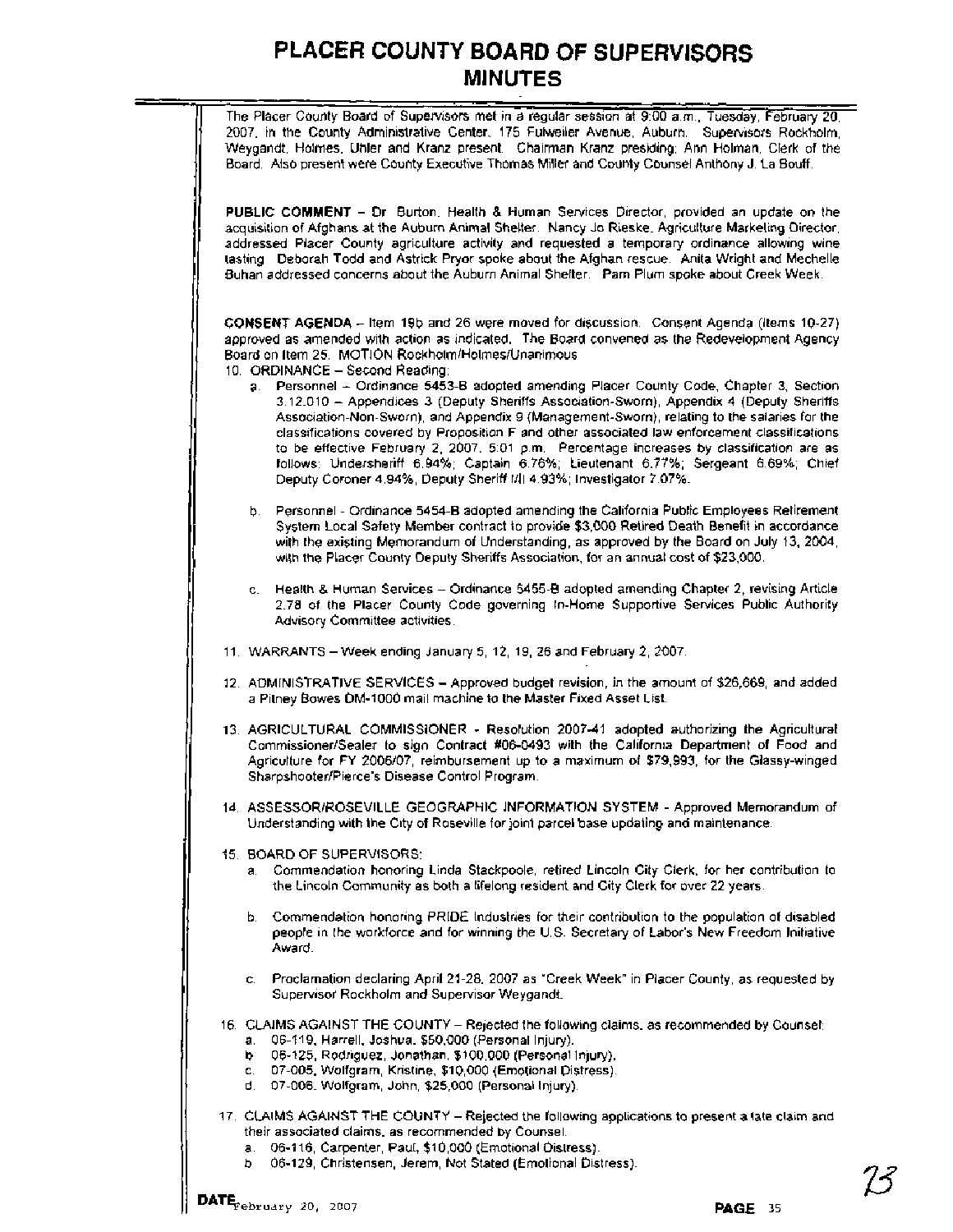|  | 18. COMMITTEES & COMMISSIONS:<br>a. Building Appeals Board - Approved reappointment of Bill A. Atchley, Jr. to Seat 6 (Fire<br>Officials) and Randy Smith to Seat 8 (Fire Officials).                                                                                                                                                                                                                                                                       |
|--|-------------------------------------------------------------------------------------------------------------------------------------------------------------------------------------------------------------------------------------------------------------------------------------------------------------------------------------------------------------------------------------------------------------------------------------------------------------|
|  | b. County Parks Commission - Approved reappointment of Bill Bisharat to Seat 4 (District 4), as<br>requested by Supervisor Uhler.                                                                                                                                                                                                                                                                                                                           |
|  | c. County Service Area #28, Zone 27 Advisory Committee - Approved reappointment of Susan<br>Prince to Seat 3 and Robert Dalrymple to Seat 4, as requested by Supervisor Kranz.                                                                                                                                                                                                                                                                              |
|  | Flood Control & Water Conservation District Board of Directors - Approved appointment of<br>d.<br>Ken Yorde Io Seat 9 (Public At-Large)                                                                                                                                                                                                                                                                                                                     |
|  | e. Foresthill Community Center Advisory Board - Approved appointment of Nancy Hewitt to Seat<br>3 (Foresthill Community), as requested by Supervisor Kranz.                                                                                                                                                                                                                                                                                                 |
|  | Foresthill Veterans Memorial Hall Board - Approved appointments of Vicki Haskins Campbell<br>f.<br>(Primary) and Larry Jordan (Alternate) to Seat 6, as requested by Supervisor Kranz.                                                                                                                                                                                                                                                                      |
|  | Lincoln Veterans Memorial Hall Board - Accepted resignation of Manuel Rivas, Seat 5<br>g.<br>(Alternate), and approved appointment of Manuel A. Nevarez to Seat 5 (Alternate), as<br>requested by Supervisor Weygandt.                                                                                                                                                                                                                                      |
|  | h. Loomis Veterans Memorial Hall Board - Approved appointment of Ron "Fuzzy" Jarnagin to<br>Seat 4 (Veteran At Large), as requested by Supervisor Holmes.                                                                                                                                                                                                                                                                                                   |
|  | Penryn Municipal Advisory Council - Approved appointment of Judy Bennett to Seat 3, as<br>Ĺ.<br>requested by Supervisor Holmes.                                                                                                                                                                                                                                                                                                                             |
|  | Placer County Resource Conservation District - Approved appointment of Scott Harvey to<br>Ĵ.<br>Seat 2 (At Large) and Steve Garcia to Seat 5 (At Large).                                                                                                                                                                                                                                                                                                    |
|  | k. Roseville Veterans Memorial Hall Board - Approved appointment of William C. Snead to Seat<br>5, as requested by Supervisor Rockholm.                                                                                                                                                                                                                                                                                                                     |
|  | Weimar/Applegate/Colfax Municipal Advisory Council - Approved appointment of Ben Mavy to<br>I.<br>Seat 4, as requested by Supervisor Kranz.                                                                                                                                                                                                                                                                                                                 |
|  | 19 COMMUNITY DEVELOPMENT RESOURCE AGENCY:<br>Building - Ordinance introduced, first reading waived, revising Chapter 15, Section 15.04.050.<br>a.<br>Subdivision R., Roof Construction and Fire Retardant Requirements of the Placer County<br>Code which would require application of Class A roofing materials in the unincorporated area<br>on new construction, additions and re-roofing of more than 50% of the roof covering in a one<br>year period. |
|  | b. MOVED FOR DISCUSSION/Engineering & Surveying/Sunset Boulevard and Cincinnati<br>Avenue Accept improvements for Sunset Athens Connector Road, PN 8340, Sunset Bridge,<br>PN 8339; Public Road Name Assignment for Foothills Boulevard North, for roadway, bridge<br>and intersection improvements as complete and approve resolution accepting Sunset<br>Boulevard and Foothills Boulevard North into the County Maintained Mileage System.               |
|  | 20. COUNTY COUNSEL - Appointed Anthony J La Bouff, County Counsel, or a designated<br>representative of his office, and Maureen Rodarte, Placer County Bar Association President, to the<br>Law Library Board of Trustees                                                                                                                                                                                                                                   |
|  | 21. COUNTY EXECUTIVE:<br>a Merit Increase - Approved a 5% merit increase for Joshua Huntsinger, Deputy Agricultural<br>Commissioner, from Grade 427, Step 1, to Grade 427, Step 2, at \$32.90 per hour, retroactive<br>to January 6, 2007.                                                                                                                                                                                                                  |
|  | b. Merit Increase - Approved a 5% merit increase for Kevin Starkey, Managing Accountant<br>Auditor, from Grade 450, Step 4, to Grade 450, Step 5, at \$47.88 per hour, retroactive to<br>February 3, 2007.                                                                                                                                                                                                                                                  |
|  | 22. FACILITY SERVICES/SEWER MAINTENANCE DISTRICT #1 - Resolution of Intention 2007-43<br>adopted setting the time and date to hold a public hearing to consider annexation of properly<br>owned by Gary and Jennifer Rooker, APN 076-342-018, into the district. Subject property is<br>located on Virginia Drive in Auburn.                                                                                                                                |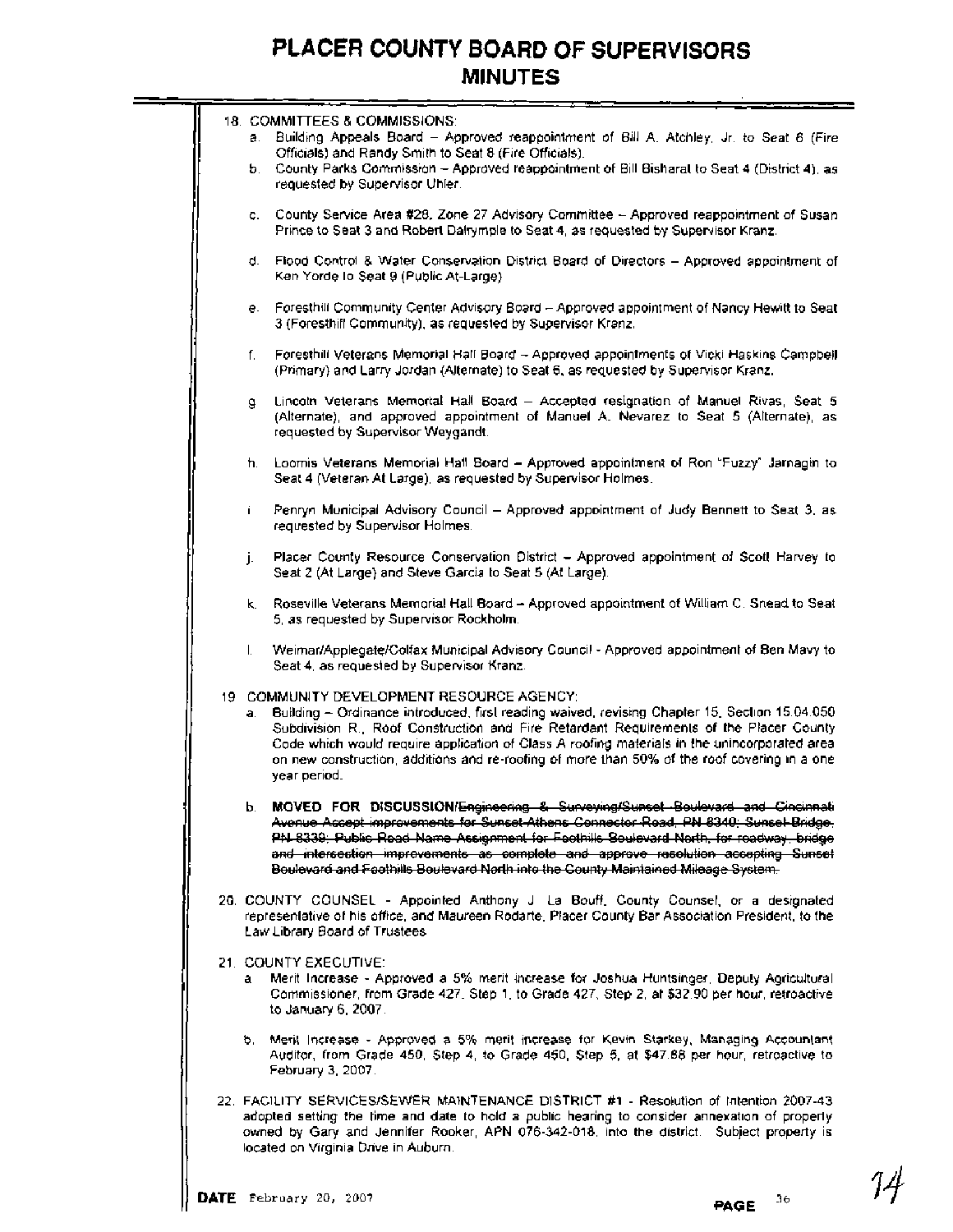|  |    | 23. PROCUREMENT SERVICES - Authorized the Purchasing Manager to sign the following:<br>a. Competitive Bid #9647, 12 Mobile Vu Data Computers/Sheriff - Awarded bid to L3<br>Communications Ruggedized Command and Control Solutions, in the amount of \$94,695.53.                                                                                         |
|--|----|------------------------------------------------------------------------------------------------------------------------------------------------------------------------------------------------------------------------------------------------------------------------------------------------------------------------------------------------------------|
|  | b. | Blanket Purchase Order #13427, Forensic Toxicology Laboratory Services/Sheriff - Approved<br>a sole-source request to renew the purchase order with National Medical Services, in the<br>maximum amount of \$70,000.                                                                                                                                       |
|  | C. | Blanket Purchase Order #13935, Traffic Signal Maintenance and Repair/Public Works -<br>Approved Change Order #1 with Ferguson Family Enterprises, Inc., Doing Business as Gray<br>Electric Co., Inc. for in the amount of \$40,000. The original blanket purchase order was in the<br>amount of \$75,000, for a total of \$115,000.                        |
|  |    | d. Cancellation of Bid #9631, three 2007 Animal Control Cab & Chassis Trucks/Fleet Services -<br>Approved cancellation of Bid #9631 due to manufacturing cutoff date expiration and approved<br>award of Competitive Bid #9644 for three 2008 model Animal Control cab and chassis.                                                                        |
|  |    | e. Qualified List #9286, Phase I & II Environmental Studies/Redevelopment, Facility Services -<br>Approved a two-year extension on an as-needed basis.                                                                                                                                                                                                     |
|  | а. | 24. PUBLIC WORKS.<br>California Tahoe Conservancy Private Lease Revenue Transfer - Resolution 2007-44<br>adopted authorizing the Chairman to execute an annual agreement with the State of<br>California, in the amount of \$49,680, for erosion control, minor road maintenance and other<br>related purposes.                                            |
|  | Ь. | Fixed Asset - Approved the addition of one hot pressure washer (replacement) to FY 2006/07<br>Master Fixed Asset List; approved budget revision to appropriate funding to the Automotive<br>Fixed Asset Account; and authorized the Procurement Officer to issue the purchase order to<br>the vendor with the lowest responsive price quote of \$5,003.21. |
|  | ¢. | Foresthill Road Slide Repair Project, Contract #73260 - Resolution 2007-45 adopted<br>accepting the project as complete and approving and authorizing the Public Works Director to<br>execute the Notice of Completion. Total original contract with Teichert is \$2,403,912, plus<br>change orders (\$96,588) for a total of \$2,500,500, (4% increase).  |
|  | d. | Highway 65 Lincoln Bypass - Resolution 2007-46 adopted authorizing the State of California<br>Department of Transportation (Caltrans) to purchase rights-of-way for the Highway 65 Lincoln<br>Bypass prior to approval of a proposed Freeway Agreement.                                                                                                    |
|  |    | e. Lake Forest Erosion Control Project (Tahoe City) - Resolution 2007-47 adopted authorizing<br>the Chairman to sign Professional Services Agreement Amendment #2, with Wood Rodgers,<br>Inc., in the amount of \$110,200 and authorizing the Public Works Director to approve and sign<br>future amendments up to \$13,843.                               |
|  | f. | Minnow Avenue Public Parking Facility Project (Kings Beach) - Approved Resolution 2007-48<br>adopting a Mitigated Negative Declaration (PDSD T20060685) for the project with the required<br>findings in conformance with the California Environmental Quality Act.                                                                                        |
|  | g. | Salmon Avenue Public Parking Facility Project (Kings Beach) - Approved Resolution 2007-49<br>adopting a Mitigated Negative Declaration (PDSD T20060649) for the project with the required<br>findings in conformance with the California Environmental Quality Act.                                                                                        |
|  |    | h. Traffic Mitigation Fee - Approved a refund, in the amount of \$4.322, to Troy W. and Michelle<br>L. Kuhn, paid in error by the project applicant.                                                                                                                                                                                                       |
|  |    | 25. REDEVELOPMENT AGENCY BOARD - Approved Resolution 2007-50 adopting a revision to the<br>Redevelopment Agency's budget to update proceeds realized through the sale of Tax Allocation<br>Bonds. The Agency's FY 2006/07 Budget will increase from \$26,252,898 to \$42,787,753.                                                                          |
|  |    | 26. MOVED FOR DISCUSSION/SHERIFF - Approve the purchase of two vehicles from Gal-Met<br>funds, in an amount not to exceed \$80,000, to support the Placer County Meth Program; approve<br>the Master Fixed Asset additions and budget revision and authorize the Purchasing Manager to<br>execute necessary documents to complete the purchase-            |
|  | а. | 27. TREASURER/TAX COLLECTOR:<br>Resolution 2007-53 adopted authorizing the Treasurer-Tax Collector to sell tax-defaulted                                                                                                                                                                                                                                   |

۰

properties at a public auction on May 4, 2007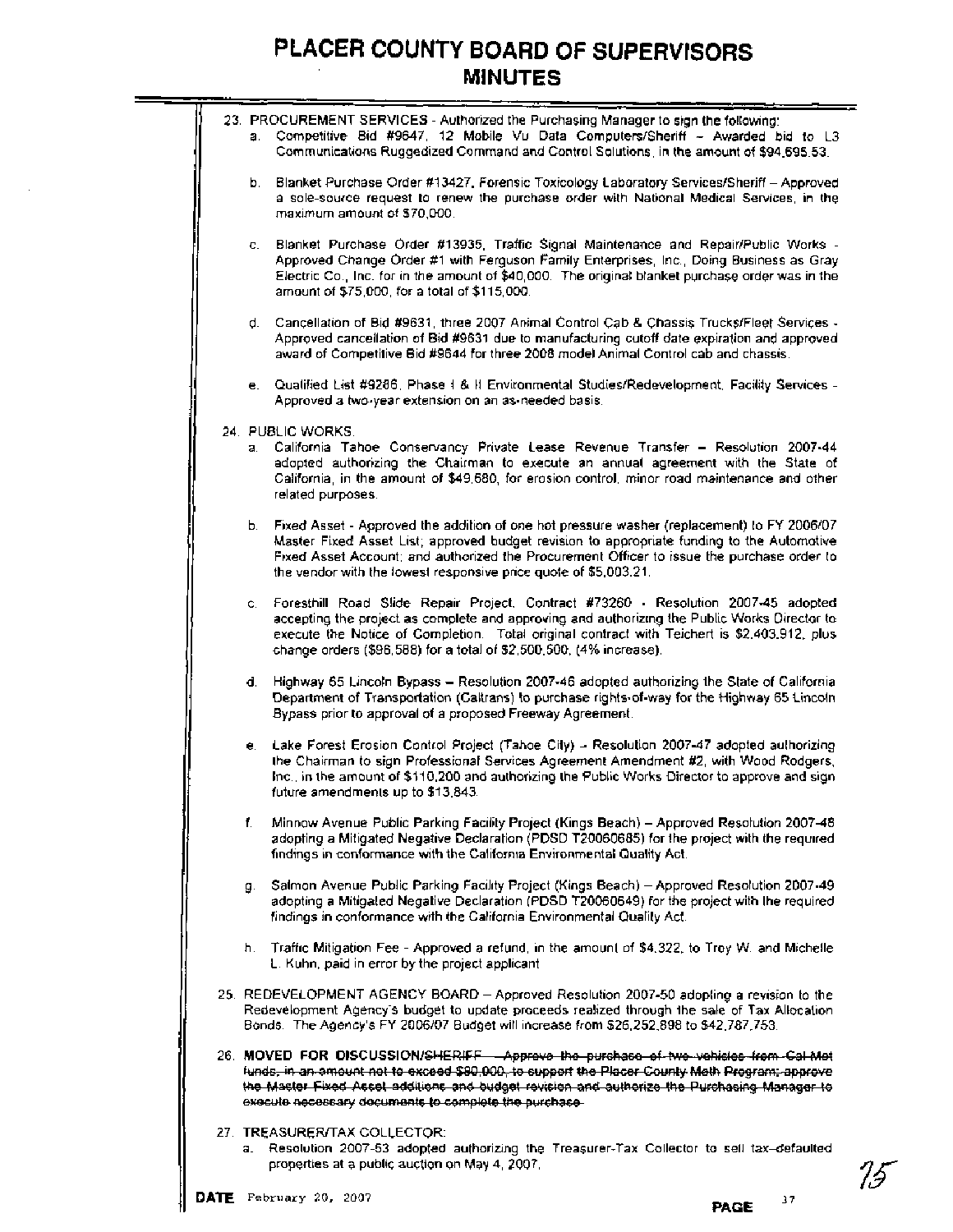| b. Resolution 2007-54 adopted authorizing the Treasurer-Tax Collector to sell tax-defaulted<br>property at a sealed bid sale on May 2, 2007.                                                                                                                                                                                                                                                                                                                                                                                                                             |
|--------------------------------------------------------------------------------------------------------------------------------------------------------------------------------------------------------------------------------------------------------------------------------------------------------------------------------------------------------------------------------------------------------------------------------------------------------------------------------------------------------------------------------------------------------------------------|
| ***End of Consent Agenda***                                                                                                                                                                                                                                                                                                                                                                                                                                                                                                                                              |
| <b>Consent Items Moved for Discussion:</b><br>26. SHERIFF - Approved the purchase of two vehicles from Cal-Met funds, in an amount not-to-<br>exceed \$80,000, to support the Placer County Meth Program; approved the Master Fixed Asset<br>additions and budget revision and authorized the Purchasing Manager to execute necessary<br>documents to complete the purchase. MOTION Holmes/Rockholm/Unanimous                                                                                                                                                            |
| Supervisor Holmes pointed out the County has the ability to purchase two vehicles to assist in the<br>Placer County Meth Program from Cal-Met funds. He spoke about the Methamphetamine Program at<br>the Auburn Parkside Church scheduled on March 21, 2007.                                                                                                                                                                                                                                                                                                            |
| Barbara Besana, Shefiff Department, explained that the funds allocated for this year are more than<br>sufficient to cover this expense.                                                                                                                                                                                                                                                                                                                                                                                                                                  |
| Sheriff Bonner spoke about methamphetamines becoming a huge problem. The Department is<br>working with law enforcement from Rocklin, Roseville, Lincoln and Auburn in a collaborate effort to<br>address the problem. Next week, the Department will begin a process to build a comprehensive,<br>collaborative community strategy to deal with drug abuse, sales and use in our community and<br>schools. Everyone who goes to jail will be interviewed and the information will be forward to the<br>Special Investigations Unit.                                      |
| Chairman Kranz advised he will be bringing a copy of the County's Program DVD to this year's<br>National Association of Counties Meeting. He indicated methamphetamines are a national problem.                                                                                                                                                                                                                                                                                                                                                                          |
| COMMUNITY DEVELOPMENT RESOURCE AGENCY/ENGINEERING & SURVEYING -<br>19b. –<br>Accepted improvements as complete for roadway, bridge and intersection improvements at Sunset<br>Boulevard and Cincinnati Avenue, Resolution 2007-55 adopted approving a road name assignment for<br>"Foothills Boulevard North" to be assigned to a new road located between Sunset Boulevard and<br>Athens Avenue, and Resolution 2007-42 adopted accepting Sunset Boulevard and Foothills Boulevard<br>North into the County Maintained Mileage System. MOTION Weygandt/Holmes/Unanimous |
| Supervisor Weygandt explained this item is the acceptance from the County of the roads into the road<br>system. The project was built as a result of the United Auburn Indian Community building their casino.<br>He thanked the tribe and Jessica Tavares for the road contribution and stated it is a \$23 million project,<br>connecting Athens to Sunset. He thanked the tribe saying that the mitigations were far beyond the<br>impacts.                                                                                                                           |
| Jessica Tavares, United Auburn Indian Community, stated the Tribe values the current partnership it<br>has with the County. The road is a much needed resource in improving the safety of the region. She<br>stated the Tribe is pleased to be able to enhance the region in any way that it can.                                                                                                                                                                                                                                                                        |
| Chairman Kranz commented that he and Supervisor Weygandt have served on their committee and<br>the cooperation is remarkable. He thanked the Tribe for all they have done for the County.                                                                                                                                                                                                                                                                                                                                                                                |
| BOARD OF SUPERVISORS - Presentation of Commendation honoring Linda Stackpoole, refired<br>Lincoln City Clerk, for her contribution to the Lincoln Community as both a lifelong resident and City<br>Clerk for over 22 years.                                                                                                                                                                                                                                                                                                                                             |
| BOARD OF SUPERVISORS - Presentation of Commendation honoring PRIDE Industries for their<br>contribution to the population of disabled people in the workforce and for winning the U.S. Secretary of<br>Labor's New Freedom Initiative Award.                                                                                                                                                                                                                                                                                                                             |
| BOARD OF SUPERVISORS - Authorized the Chairman to execute a Memorandum of Understanding<br>with PRIDE Industries, for FY 2006/07 transit services consisting of The Dial A Ride for Loomis,<br>Rocklin, Granite Bay and a modified Taylor Road shuttle. Total cost is \$220,490; the County is<br>reimbursed \$115,772 by Rocklin and Loomis. Net cost to the County is \$104,718, which is funded with<br>County Transportation Development Act Funds. MOTION Uhler/Weygandt/Unanimous                                                                                  |
| Supervisor Uhler inquired what "designated consolidated transportation services" meant. Will Garner,<br>Public Works, replied it is a State designation and that all State counties have a consolidated<br>transportation services agency (CTSA). In this County, the Placer County Transportation Planning                                                                                                                                                                                                                                                              |

Agency (PCTPA) determines the designation. The role of the agency is to serve disabled and elderly

He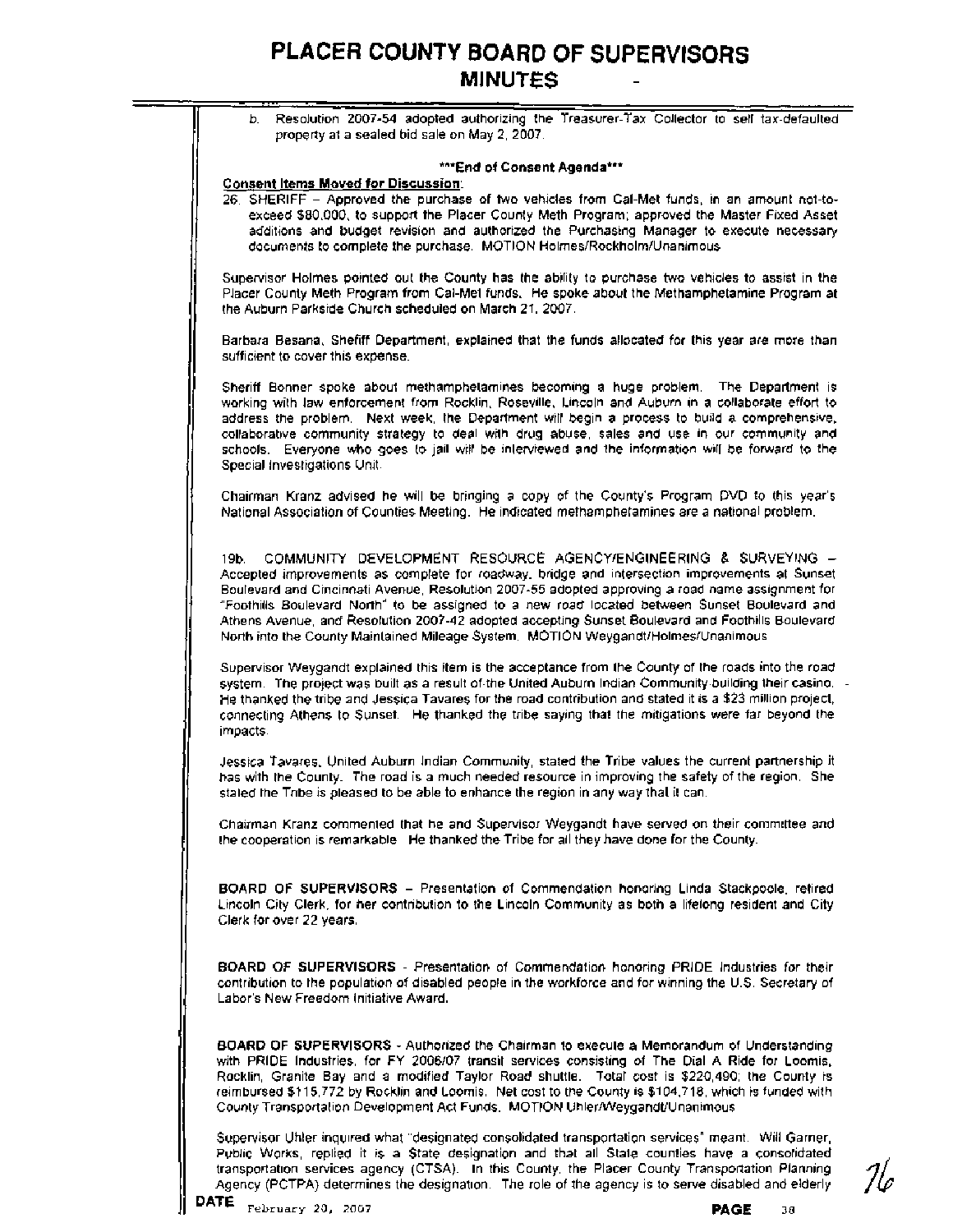folks with specialized transportation programs. Mr. Uhler asked if there was an established criteria that other people in the market place may compete. Mr. Garner stated it is up to the Transportation Agency. There can be more than one CTSA's. Mr. Uhler stated the staff report did not contain the number of people served. Will Garner advised that the three programs noted serve approximately **114**  passengers per day. This program is the County's lowest ridership due to specialized transport.

**FACILITY SERVICES/SEWER MAINTENANCE DISTRICT #1 - Public hearing closed. Resolution 2007-51** adopted annexing the Gordie and Patti Mason property, APN **076-030-057,** into the district. Subject property is located on Creekhaven Road, in Auburn. MOTION Holmes/Rockholm/Unanimous

Will Dickinson, Facility Services, advised the annexation fees are in the amount of \$5,500.

**FACILITY SERVlCESlCOUNTY SERVICE AREA #28, ZONE 173 (DRY CREEK SEWER)** - Public hearing closed. Resolution **2007-52** adopted annexing the Silver Creek properties, consisting of **28.58**  acres into the district. Subject property is located at the corner of PFE Road and Walerga Road, in Roseville. MOTION RockholmlHolmeslUnanimous

Will Dickinson, Facility Services, indicated a reimbursement agreement, with the Dry Creek-West Placer CFD **#I** property owners, for construction of sewer facilities requires payment of a reimbursement fee, in the amount of **\$276,666,** by properties that did not participate in the agreement.

11 **COUNTY EXECUTIVEIBUDGET** - Presentation of mid-year budget review for FY **2006107.** 

Therese Leonard, County Executive Office, explained the budget cycle steps and elements, and indicated that the full process lasts approximately **10** months. During the months of December and January, the County Executive Officer met with department heads to discuss options for next year. She indicated that the Strategic Planning Session was scheduled for March **27, 2007,** and that the proposed budget will be presented to the Board for their consideration of adoption in June. Prior to adoption of a final budget, the Board will have three days of budget workshops where department heads will discuss how they plan to spend allocated funds. The final budget adopted by the Board in September **2006,** is balanced and reflects a budget amount of **\$688** million. Ms. Leonard provided the following information:

Intergovernmental Revenue is the largest revenue source to the County at approximately **33%** of the budget. The next largest source is taxes. Secured property tax plays a major role in the County in terms of funding our services (public safety, health & human services, finance and general government). In the **2006107** budget, it makes up about **\$91** million, **\$87** million of which is General Fund. Fund balance and cancelled reserves are also critical in the budget process. This year, cancelled reserves were **\$2.6** million, primarily funding two items: the public safety helicopter **(\$1.5**  million) and the rehabilitation of DeWitt for Health & Human Services **(\$1** million). As of December **2006,** the revenues are trending on course with where they have been in prior years. Capital infrastructure cash revenue, accounting for construction or roads, reflects a drop over last year. Typically these accounts are reimbursed as project delivery is completed. This time last year, approximately **\$12** million in capital infrastructure had flowed in for revenues; we do not have that flow this year. Salary and Benefits make up approximately **36%** of the expenditure budget, of which approximately **\$155** million is related to salaries, **\$33** million for PERS, **\$25** million for health insurance and Other Post Employment Benefits (OPEB). The budget is performing well in regard to expenditures, with approximately **43%** of budget spent to date versus **42%** spent last year in the General Fund.

The County Budget consists of **15** different operating funds. The largest part of the County budget is the General Fund at **\$353** million; Public Safety Fund, at **\$114** million, Capital Construction, at **\$102**  million and Road Fund, **\$90** million. The General Fund is critical to the County Budget because it provides underlying funding for all other County funds. The health of the General Fund is critical to the health of the County Budget.

There are several items that can impact the building or development of the budget: the State budget process; cost driver increases such as in PERS, health insurance rates, Worker's Compensation and general liability. Other items include: custodial maintenance and utilities and labor agreements, along with anticipated department requests. The challenge is how much revenues can be expected to offset the requests.

Ms. Leonard stated that the Governor has released the January 10<sup>th</sup> budget, enabling the County to anticipate some impacts that could affect Placer County. Staff anticipates the Governor releasing the May Revise, a reconfiguration of the January **10** budget, which has unknown impacts. The State will bring forward a Final Budget in September. Staff recognizes there will be impacts from the State,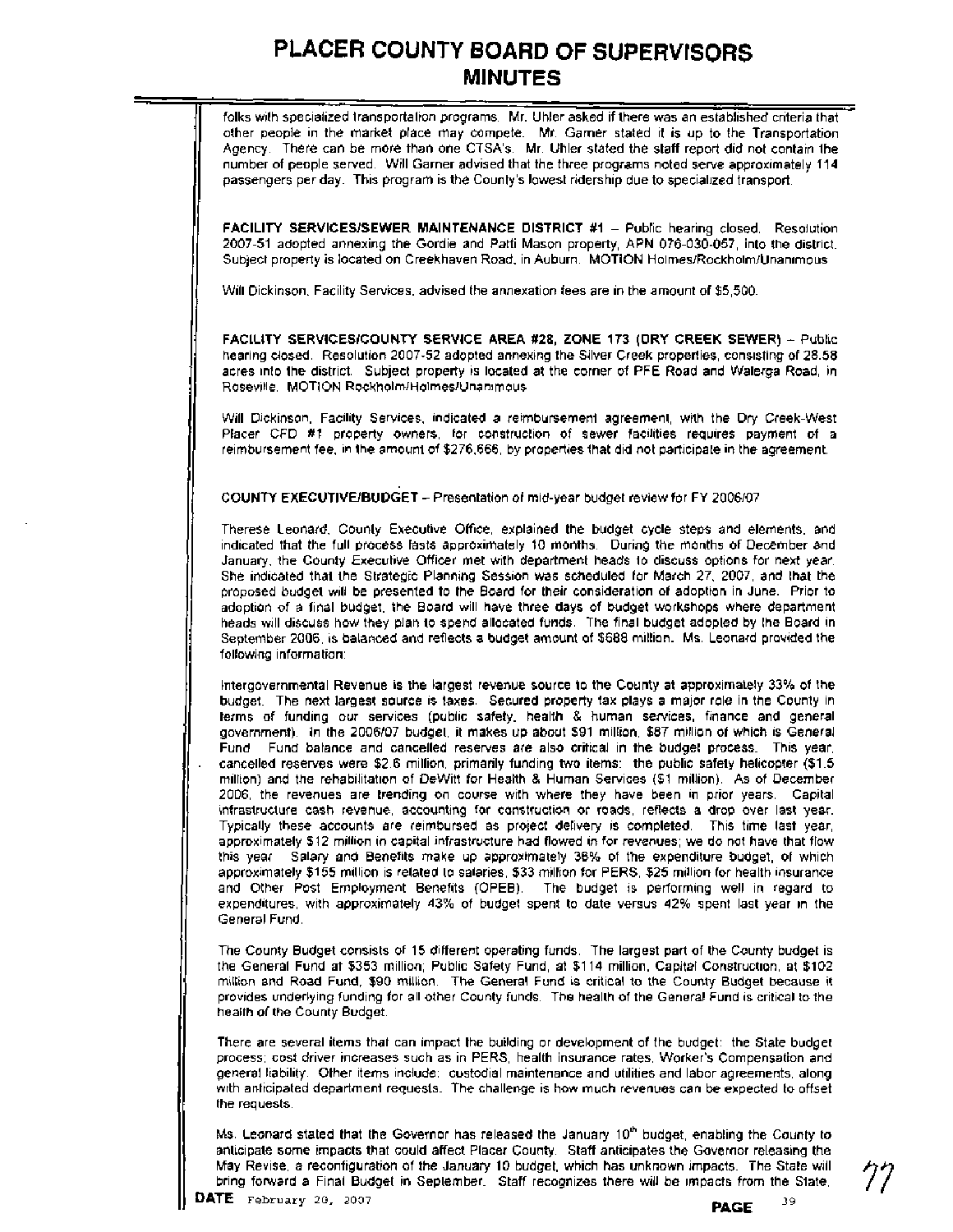including cumulative impact of the State not recognizing cost of living adjustments for our Health and Human Services programs. Every year the Department has to absorb between \$5-7 million. The policy established last year by the Board indicated that these costs would not be augmented by the General Fund. The General Fund contribution to Health & Human Services is approximately \$22.9 million, 16% of their total operating budget. The Department is able to leverage \$22 million to provide \$140 million in programs. The continuation of the State not allowing for cost of living adjustments continues to challenge the Department. In addition, the State is considering moving up the Primary Election, at a cost of \$850,000 to \$1.1 million, to the County. Even if the State does reimburse these costs, it will at a reduced rate and will be received in a later year. The last election cost the County \$800,000; the County was reimbursed \$388,000.

New this year, the State budget does not include funding for State mandated reimbursement. This has a huge impact on the County. The costs to provide the programs and services will have to be paid up front by the County, with reimbursement from the State in a later year. Currently, there is \$12 million on the books in reimbursements from State mandates, \$10 million from 2004 and prior. The \$10 million was part of a special arrangement where the County would receive reimbursement over a 15 year period. There is also talk about longer incarceration terms at local levels. This can be extremely costly. The funds from gas tax (Proposition 42) will not be received by the County this year (loss of \$1.6 per year).

PERS pension benefits cost between 20%-34%. Retiree health and dental benefits are approximately \$7 million; next year they are estimated to be \$8.6. Health insurance rates have increased minimally at 4.2%. Due to the efforts of Risk Management, Worker's Compensation rates are down 42%. Other Post Employment Benefits (OPEB) is at 6% (a 100% increase). The County is setting money aside for OPEB at every budget cycle in keeping with the policy that the Board adopted. In FY 2006107, the amount charged to payroll was \$5 million; the target for 2007108 is approximately \$10 million. OPEB relates to retiree benefits other than pension, and results in an unfunded liability. Beginning in 2007108, the County will need to report the obligation in the Comprehensive Annual Financial Report. Based on a 20-year accrual, using a 20 year amortization rate and a 4.5% rate of return, it equates to \$328 million unfunded liability. In order to pay down over 20 or 30 years, it is about a \$35 million contribution. The County is setting aside \$10 million from the budget in order to help fund this obligation. For every new employee allocation added to the budget, the cost will be pre-funded, based on the pay rate of the employee. The funds will be placed in the Treasury, pending the establishment of an irrevocable trust.

There are a number of facilities in various stages of construction planned over the next 10 years. The Auburn Justice Center is scheduled to be housed by March 2007. The South Placer Courthouse and the JB Office Building will be completed and ready for occupancy in fall 2007. The Children's Emergency Shelter occupied later in 2007. Regarding the South Placer Courthouse, originally, half of the funding was to be paid up front and the other half for construction was planned to be funded through debt, or by cancelling reserves. Staff will look at all options. The focus for the next five years is to build a detention facility in South Placer. This is a huge undertaking; it is a \$75 million project. The County owns the land, located next to the Courthouse. The Burton Creek Facility is a \$20 million project and the Animal Shelter in West Placer, a \$17-\$20 million project.

In looking at the County Budget at what is known, we are looking about \$28 million just to sustain current operations. Ms. Leonard spoke about the department requests and additional funding needs; approximately \$20 million and 61 positions. The County would have to pay for the new position OPEB costs up front, costing approximately \$7.5 million to fund all positions. Adding the baseline funding considerations and the new requests would total \$53 million in new requests. Ms. Leonard discussed the General Fund new revenues for FY 2007/08, stating the growth is slow in our secured tax roll. General Purpose VLF will go up approximately 6%, due to State regulations. Sales Tax revenue will provide \$1 to augment next year's budget. Interest income is growing due to the efforts of the Treasurer receiving a higher rate of return. There are areas that are declining due to the housing and construction sectors. We will be on an off election cycle, resulting in a loss of \$750,000, typically received from Special Districts for running elections. These factors result in the \$3.9 million reduction. There is a \$53 million need for funding and \$7.1 million new revenues to offset these costs.

The County continues to grow rapidly. The workforce's average age is 46 years old. There is a 9% vacancy factor on our 2.843 positions. Fifty-five percent of the employees leave the County due so to retire. 37% of employees are over the age of 50. We have an aging workforce and the County will be challenged to bring in the talent base need to sustain the more complex urban levels of service needed.

The challenges for FY 2007/08 include: protecting the budget from State actions, to control cost driver<br>increase; to plan for future facility needs in concert with the County's ability to pay; to implement labor<br>agreements increase; to plan for future facility needs in concert with the County's ability to pay; to implement labor agreements and to work with departments to maintain appropriate levels of service within funding constraints.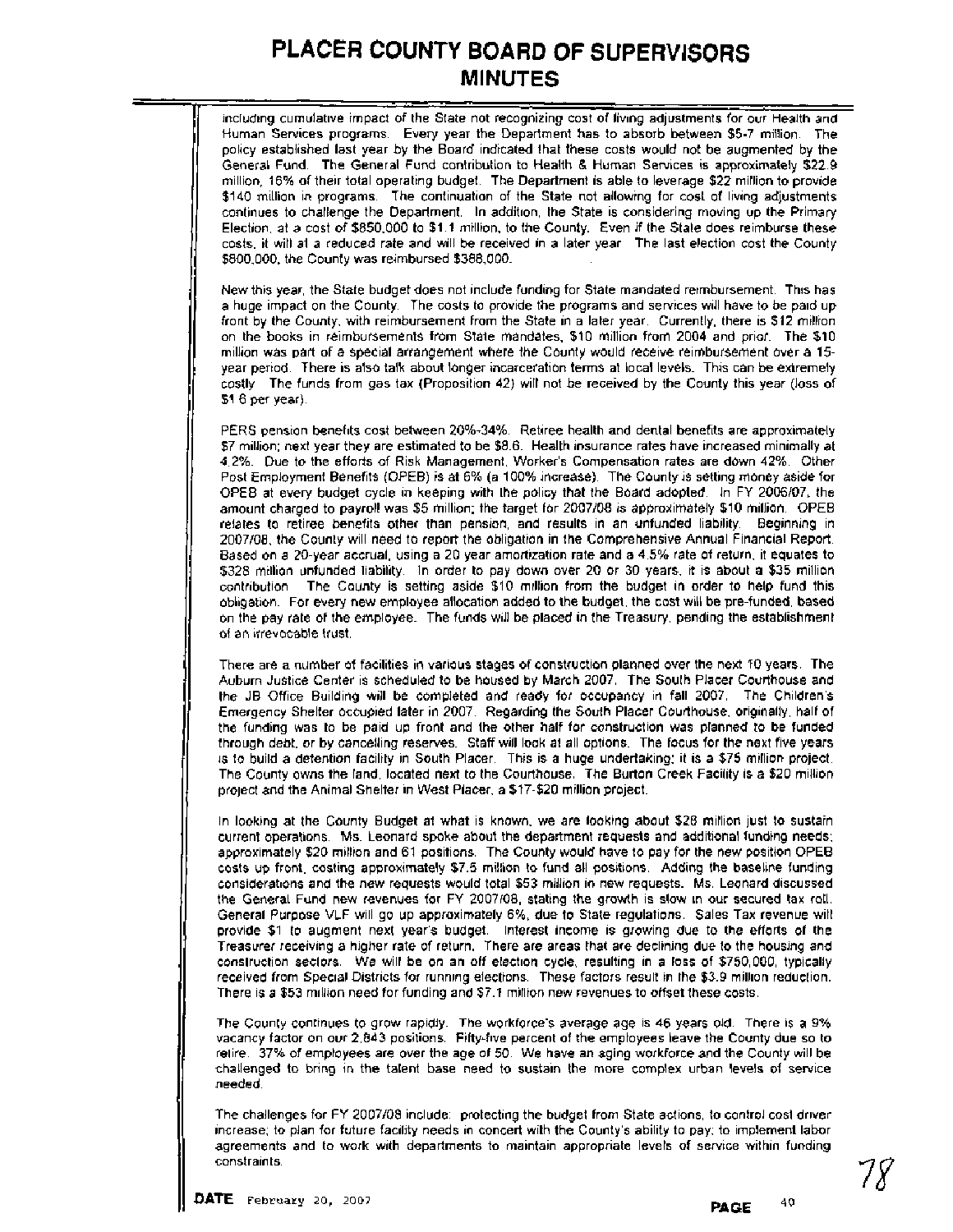Next steps include: March 27, 2007 Strategic Planning Session; presenting the proposed budget in June; Board Workshops will be conducted in August and the Final budget will be adopted in September. Staff will continue to monitor the State budget for County impacts.

Supervisor Holmes inquired about Proposition 42 funds (gasoline tax). He understood those funds would be starting to come back to the County. Ms. Leonard stated according to Public Works, it was agreed that in 2007108 that the local governments would not receive Proposition 42 funding. The premise on passing the sales tax was that local governments would receive it. Evidently there was a deal at the State level where the counties would not receive funding in 2007108. Mr. Holmes asked how much the Rocklin Library would cost and was told it is a \$20 million project.

Supervisor Uhler asked questions about unfunded liabilities not reflected on the balance sheet. Ms. Leonard stated one unfunded liability is with the pension (approximately \$114 million) and has been reflected in the balance sheet. The other is (OPEB), approximately \$328 million, and has never been portrayed in the balance sheet. There was discussion regarding balanced budget issues. Supervisor Uhler asked for clarification regarding position allocations per County population.

Chairman Kranz asked about the Worker's Compensation reduction to 42.7% and if it was due to the Governor's effort. Therese Leonard agreed that the Governor did impact it, along with the accounts being effectively managed by Risk Management. Mr. Kranz inquired if Health & Human Services had the largest unfunded mandate. Ms. Leonard advised that the most significant mandate reimbursement is received for Health & Human Services. Supervisor Kranz stated we need to look at our contributions in all departments that we are not obligated to provide. He stated he had his own priorities. As the Board moves ahead during budget discussions, he would like to discuss priorities. He requested this information be available in March.

Supervisor Uhler and Chairman Kranz discussed unfunded State and Federal mandates.

Chairman Kranz asked for more information regarding OPEB. Therese Leonard explained the OPEB obligation is calculated through an actuary analysis, recalculated every year. The discount rates can vary.

Thomas Miller, County Executive Officer, thanked the budget unit and stated that this is going to be a tough budget year. He indicated that staff will be meeting individually with Board members to find out about their particular interests.

Public Comment - Anita Wright, Loomis, asked for clarification on Page 5, regarding additional facilities identified for construction in the next three to five years. She noted that the Auburn Shelter had been omitted. Her second question had to do with the Capital Facilities Impact Fees collection process and which city had abstained from participating. Thomas Miller, County Executive, advised that the intent was to identify the larger ticket projects. The City of Colfax elected not to adopt fees. Mr. Miller added that whenever the County accepts the funds from the unincorporated or from the cities by transfer, they are placed in interest bearing trust accounts. All interest earned can only be spent on those'types of facilities. Ms. Wright requested the paragraph be amended to include the Auburn Shelter, as it is not correctly stated according to other documents. Chairman Kranz replied that if the page were amended, all other minor projects would have to be listed; therefore, he would not amend it.

**COUNTY EXECUTIVEICHARTER REVIEW COMMITTEE** - Convened a County Charter Review Committee of seven members, one appointed by each Supervisor, not necessarily from their District, and two At Large members, selected by the consensus of the Board, and directed the Clerk to the Board of Supervisors to post a notice of vacancies for appointments to the Committee. MOTION Holmes/Uhler/Unanimous

Mike Paddock, County Executive Office, stated the County Charter was approved by the voters in 1980. The Charter serves as an important governing document providing a level of flexibility in local decision making and the organizational structure of the County. The original Charter has a specific provision, Section 601, requiring a periodic review of the Charter document. The review must be conducted within five years of the last review and every five years thereafter. The Charter does not prescribe a specific composition for the number of members on the committee. The Board has the authority to decide. In the past, the committee has worked well with five and seven members. The Charter Review Committee shall review the Charter and after at least two public hearings, make recommendations or revisions and submit **a** final report to the Board. The Board is not compelled to be bound by any recommendations of the Committee. Any proposed changes or additions to the County Charter must be submitted to the voters of the County in the form of a ballot measure, including the text of the proposed amendments, impartial analysis and arguments. He advised staff is requesting the Board consider appointment of five members selected by each Supervisor or alternatively, an expanded Committee that would also include two additional members selected by the Board. Staff 1s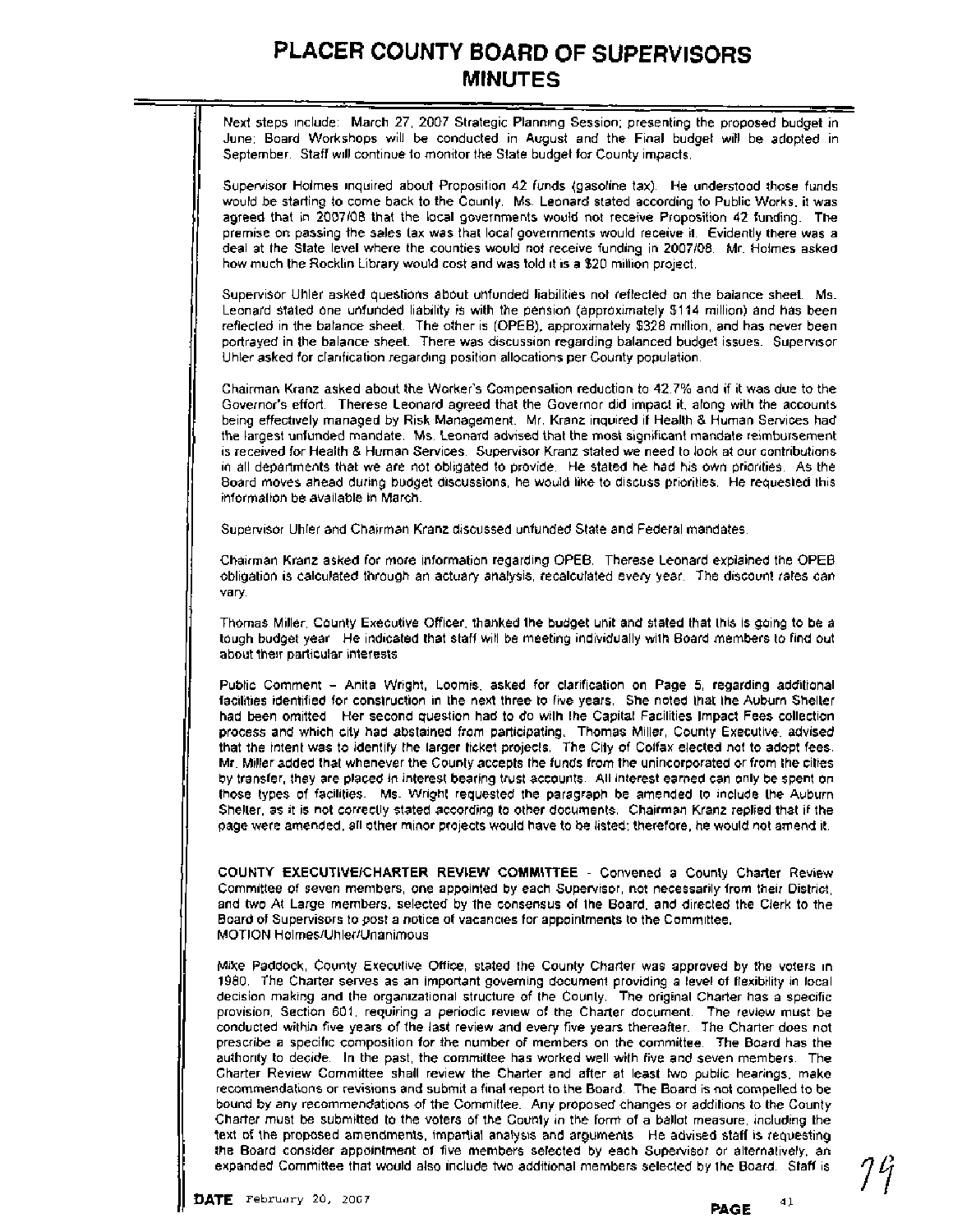also recommending that the names of selected members be submitted to the Board for final appointment and confirmation.

Chairman Kranz asked if there is an early primary, can the County put items on it. Mr. Paddock replied that as long as the ballot material is presented to the Election Department within 125 days of the election. Anthony La Bouff, County Counsel, added that he heard there is a possibility of two primaries; the early primary would be very limited. If the Legislature determines to just have a January primary, as opposed to a March primary, the Charter scheduled.

Chairman Kranz stated when he served on this Charter Review Committee, there were seven members. He felt it worked well and recommended there be seven members. Supervisor Rockholm felt that either number of members would work, but stated the fewer the number the more work would get accomplished and the report would be completed sooner. Supervisor Holmes stated that seven members would be best because there are issues that need to be addressed that probably would not be best addressed by Board appointees.

HEALTH & HUMAN SERVICESICHILDREN'S SYSTEM OF CARE - Approved FY 2006107 cooperative agreement with Placer County Office of Education (PCOE), in the amount of \$1,990,995, to jointly meet the Federal Individuals with Disabilities Education Act (IDEA) and Statelcounty mental health mandates to provide mental health services for severely emotionally disturbed children. MOTION Uhler/HolmeslUnanimous

I Richard Knecht, Children's System of Care Systems Director, explained this partnership, approved by I the Board one year ago, allows the County to continue efforts to provide the least restrictive and most timely and effective mental health services possible. Over 70% served in the special education schools return to regular schools within two years. Prior year waiting lists numbering up to 90 children now reflect only 26 children pending services. The significant reduction waiting list means earlier treatment, shorter length of stay and savings of depend services. The total program cost is \$5.7 million, with a net County cost of \$275,000 paid for with County realignment dollars. The investment is recoverable through SB 90 claiming processes to the State. Although reimbursement from State and Federal sources may cross fiscal years, all County costs are expected to be covered through this agreement with PCOE.

REVENUE SHARING - In approving the following appropriations, the Placer County Board of Supervisors makes the finding that each and every approved contribution serves a public purpose by promoting the general welfare of the County and its inhabitants; therefore, the County benefits.

- a. Approved appropriation in the amount of \$250 in Revenue Sharing monies to the Dry Creek Conservancy for the 11" Annual Creek Week Celebration, as requested by Supervisor Rockholm. MOTION Uhler/Weygandt VOTE 4:1 (Kranz No)
- b. Approved appropriation in the amount of \$500 in Revenue Sharing monies to the Markham Ravine Neighborhood Committee for the 4<sup>th</sup> Annual Lincoln Creek Week Event, as requested by Supervisor Weygandt. MOTION Uhler/Weygandt VOTE 4:1 (Kranz No).

#### COUNTY COUNSELICLOSED SESSION REPORT:

- (A) **954956.9**  CONFERENCE WlTH LEGAL COUNSEL
- (1) Existing Litigation:
- (a) County of Placer vs. Nacht and Lewis Architects, Inc., Placer County Superior Court Case No.: SCV-17993. **The Board received a report from Counsel and gave direction with regards to that matter.**
- (2) Anticipated Litigation:
- (b) Significant exposure to litigation pursuant to subdivision (b) of Government Code 554956.9: one potential case. **The Board extended the contract for special counsel assisting in the HCP NCCP process by another \$100,000.**
- (6) **354957.6**  CONFERENCE WlTH LABOR NEGOTIATOR **The Board received an update with regards to DSA matters from its negotiators and took no further action.**
- (a) Agency negotiator: CEOlPersonnel Director Employee organization: PPEOIDSNManagement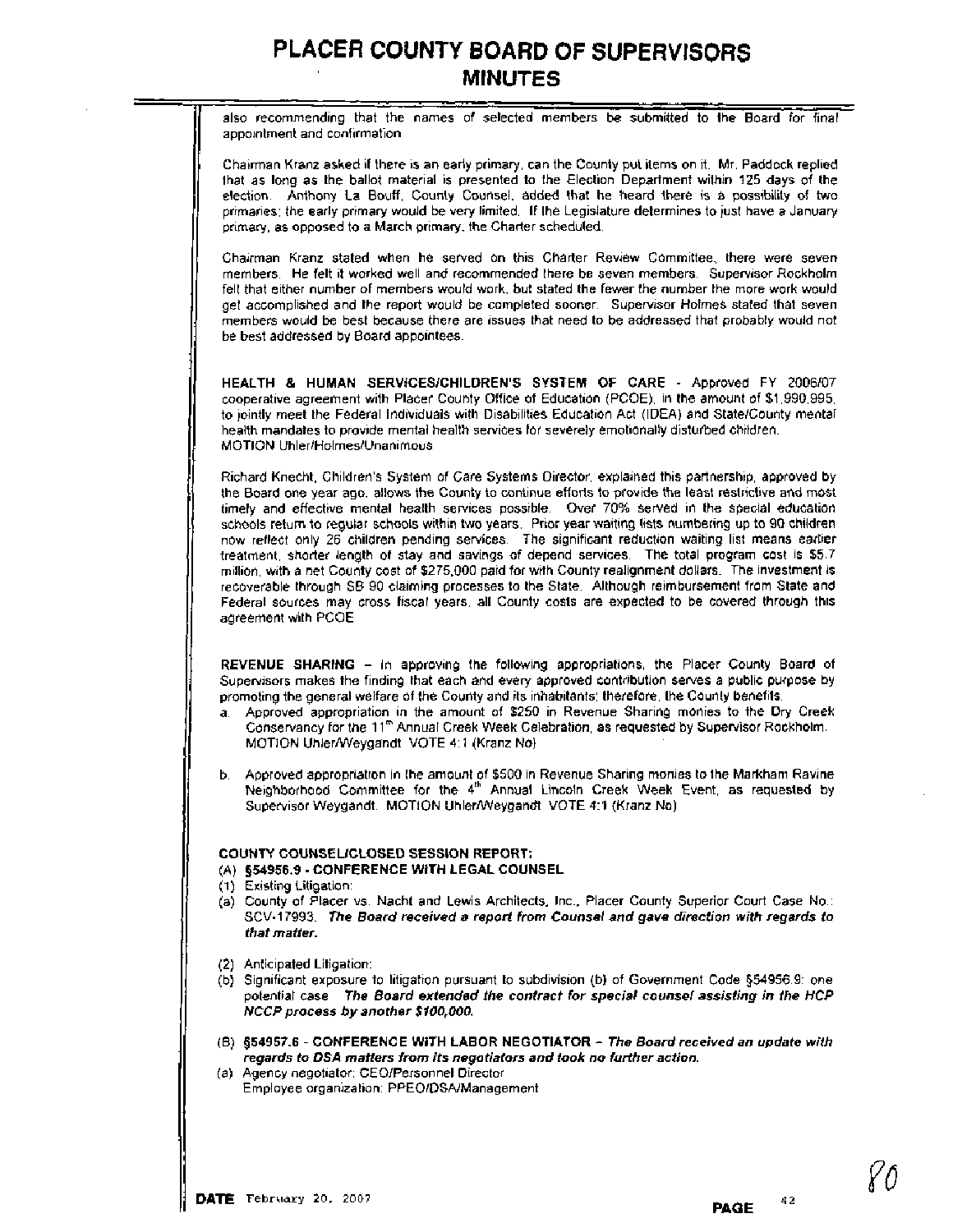|                                                                  | U.S. BUREAU OF RECLAMATION - Auburn Folsom South Unit Special Report, December 2006. |
|------------------------------------------------------------------|--------------------------------------------------------------------------------------|
| ADJOURNMENT - Next regularly scheduled meeting is March 6, 2007. |                                                                                      |
|                                                                  |                                                                                      |
|                                                                  |                                                                                      |
|                                                                  |                                                                                      |
|                                                                  |                                                                                      |
|                                                                  |                                                                                      |
|                                                                  |                                                                                      |
|                                                                  |                                                                                      |
| ATTEST:                                                          |                                                                                      |
|                                                                  |                                                                                      |
| Ann Holman<br>Clerk of the Board                                 | Bruce Kranz, Chairman<br>Placer County Board of Supervisors                          |
|                                                                  |                                                                                      |
|                                                                  |                                                                                      |
| Kathy Zick                                                       |                                                                                      |
| Supervising Board Clerk                                          |                                                                                      |
|                                                                  |                                                                                      |
|                                                                  |                                                                                      |
|                                                                  |                                                                                      |
|                                                                  |                                                                                      |
|                                                                  |                                                                                      |
|                                                                  |                                                                                      |
|                                                                  |                                                                                      |
|                                                                  |                                                                                      |
|                                                                  |                                                                                      |
|                                                                  |                                                                                      |
|                                                                  |                                                                                      |
|                                                                  |                                                                                      |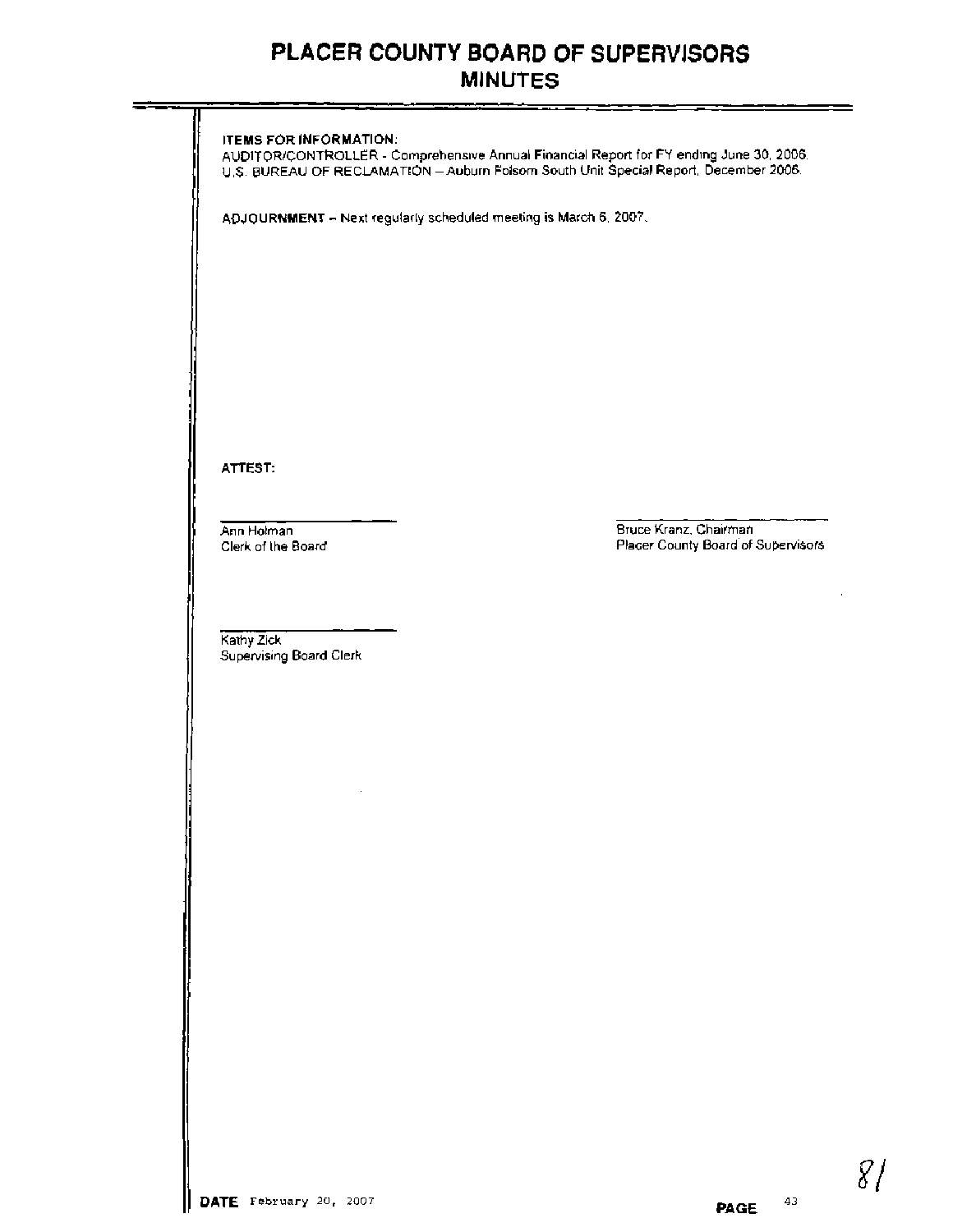| The Placer County Board of Supervisors met in a regular session at 9:00 a.m., Tuesday, March 6, 2007,<br>in the County Administrative Center, 175 Fulweiler Avenue, Auburn. Supervisors Rockholm, Weygandt,<br>Holmes and Uhler present; Chairman Kranz absent. Vice-Chairman Holmes presiding; Ann Holman,<br>Clerk of the Board. Also present were County Executive Thomas Miller and County Counsel Anthony J.<br>La Bouff    |
|----------------------------------------------------------------------------------------------------------------------------------------------------------------------------------------------------------------------------------------------------------------------------------------------------------------------------------------------------------------------------------------------------------------------------------|
| PUBLIC COMMENT - Vince Procopio suggested placing a caution sign reading "check furn indicator"<br>at Wise Road and Old Highway 40. Beth De Caprio, Grace Foundation of Northern California, spoke<br>about a rescued horse and thanked Placer County for saving its life. Robert & Deborah Todd,<br>Northern California.                                                                                                        |
| SUPERVISOR'S COMMITTEE REPORTS - Supervisor Holmes reported on his attendance at the<br>Saint Patrick's Dinner for the Lazarus Project and the Williamson Act Workshop Supervisor Holmes,<br>Rockholm and Weygandt reported on their advocacy trip to Washington, D.C.                                                                                                                                                           |
| CONSENT - Consent Agenda (Items 12-25) approved with action as indicated.<br>MOTION Uhler/Rockholm/Unanimous VOTE 4:0 (Kranz absent)<br>12. ORDINANCE - Second Reading:                                                                                                                                                                                                                                                          |
| Community Development Resource Agency/Building - Ordinance 5456-B adopted revising<br>a.<br>Chapter 15, Section 15.04.050 Subdivision R., Roof Construction and Fire Retardant<br>Requirements of the Placer County Code which would require application of Class A roofing<br>materials in the unincorporated area on new construction, additions and re-roofing of more<br>than 50% of the roof covering in a one year period. |
| 13. AUDITOR/CONTROLLER - Resolution 2007-56 adopted removing fixed assets from the County's<br>financial records, based on annual inventories submitted by County departments.                                                                                                                                                                                                                                                   |
| 14. BOARD OF SUPERVISORS - Approved minutes of January 9, 2007.                                                                                                                                                                                                                                                                                                                                                                  |
| 15. CLAIMS AGAINST THE COUNTY - Rejected the following claims as recommended by Counsel:<br>a. 07-013, Tarascio, John, Not Stated, (Property Damage).                                                                                                                                                                                                                                                                            |
| 16. COMMITTEES & COMMISSIONS:<br>a. Greater Auburn Area Fire Safe Council - Approved reappointment of Paula Celick to Seat 3<br>and Randall Fee to Seat 4, as requested by Supervisor Holmes.                                                                                                                                                                                                                                    |
| b. Library Advisory Board - Approved appointment of Francine Yorde to Seat 2 (District 2), as<br>requested by Supervisor Weygandt.                                                                                                                                                                                                                                                                                               |
| North Tahoe Regional Advisory Council - Approved appointment of David Polivy to Seat 3, as<br>c.<br>requested by Supervisor Kranz.                                                                                                                                                                                                                                                                                               |
| d. Penryn Municipal Advisory Council - Accepted resignation of Sandra Elder, Seat 5, and<br>approved appointment of Gayle Russell to Seat 5, as requested by Supervisor Holmes.                                                                                                                                                                                                                                                  |
| e. Veterans Advisory Council - Recognized the Placer Bulldogs Detachment #1247 of the Marine<br>Corps League and accepted appointment of Service Officer, Kathleen Schance, as a member<br>of the Veterans Advisory Council.                                                                                                                                                                                                     |
| 17. COMMUNITY DEVELOPMENT/ENGINEERING & SURVEYING:<br>Coyote Ridge Subdivision, Tract #923, Project #FF 1175 - Accepted improvements as<br>a<br>complete, reduced the Faithful Performance to 25% and Labor & Materials to 50%, or the total<br>of all claims, whichever is higher, for six months or longer if claims exist.                                                                                                    |
| b. Coyote Ridge Subdivision, Tract #923 - Approved the final map, warranty agreement and<br>authorized the recording of the project, located west of and adjacent to Bell Road,<br>approximately 500 feet northerly of Joeger Road, in the north Auburn area.                                                                                                                                                                    |
| 18. COUNTY EXECUTIVE:<br>a. Merit Increase - Approved a 5% merit increase for Ken Grehm, Director of Public Works, from<br>Grade 667, Step 3, to Grade 667, Step 4, at \$67.19 per hour. This merit increase is<br>retroactive to January 6, 2007.                                                                                                                                                                               |
| b. Placer County Fair Association - Approved the 2007 Operating Budget for the Placer County<br>Fair Association. Operating expenditures will total \$1,474,854, which is an increase of 5%<br>from 2006. Operating revenues are projected to increase by 6.8% to \$1,353,400. The Fair                                                                                                                                          |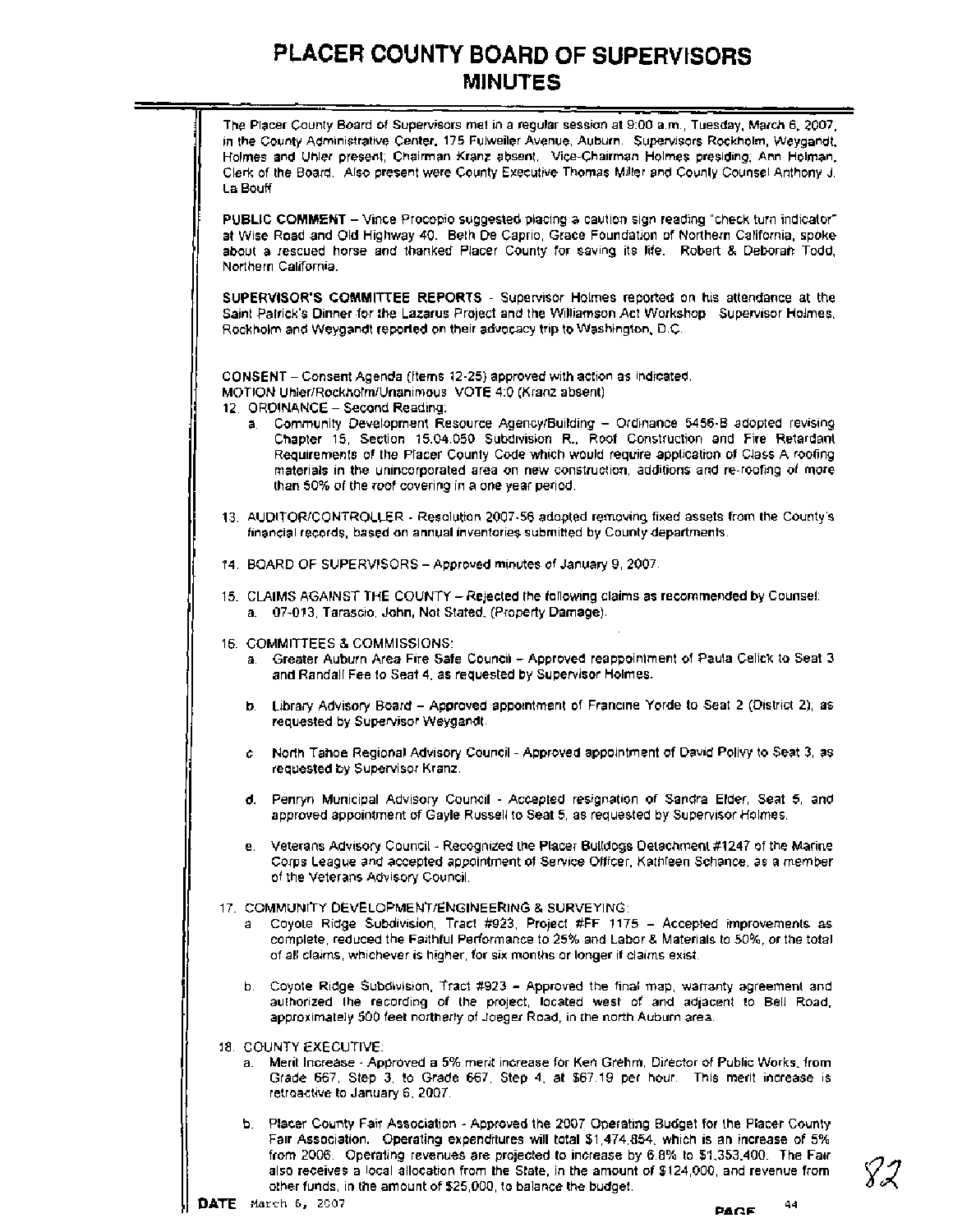| 19. COUNTY EXECUTIVE/REDEVELOPMENT - Ordinance introduced, first reading waived,<br>amending Chapter 10 Vehicles and Traffic; Article 10 12 Parking; 10.12.120 Limitations imposed<br>in the County Code prohibiting overnight parking to include Redevelopment Agency owned parking<br>lots (Jack Pine/Tahoe City and Brooke Avenue/Kings Beach) subject to County Counsel review.                                                                                                                                                                                                                                                                                                                                                                                                                                                                                                                                                                                                                                                                                                                                                                                                                           |
|---------------------------------------------------------------------------------------------------------------------------------------------------------------------------------------------------------------------------------------------------------------------------------------------------------------------------------------------------------------------------------------------------------------------------------------------------------------------------------------------------------------------------------------------------------------------------------------------------------------------------------------------------------------------------------------------------------------------------------------------------------------------------------------------------------------------------------------------------------------------------------------------------------------------------------------------------------------------------------------------------------------------------------------------------------------------------------------------------------------------------------------------------------------------------------------------------------------|
| 20. FACILITY SERVICES:<br>a. Clean Air Grant Application/2007 - Resolution 2007-57 adopted authorizing the Department of<br>Facility Services to apply for grant funds, in the amount of \$102,000, from the 2007 Clean Air<br>Grant Program, and appointed the Facility Services Director as agent to execute documents.                                                                                                                                                                                                                                                                                                                                                                                                                                                                                                                                                                                                                                                                                                                                                                                                                                                                                     |
| b. Government Center Wetland Mitigation Plan, Project #4770 - Resolution 2007-58 adopted<br>accepting the project, located in the Placer County Government Center, as complete and<br>authorized the Facility Services Director to execute and record the Notice of Completion.                                                                                                                                                                                                                                                                                                                                                                                                                                                                                                                                                                                                                                                                                                                                                                                                                                                                                                                               |
| c. Granite Bay Parks, Trails & Open Space Assessment District/FY 2007/08 - Resolution 2007-<br>59 adopted directing the preparation of the Engineer's Report for the district.                                                                                                                                                                                                                                                                                                                                                                                                                                                                                                                                                                                                                                                                                                                                                                                                                                                                                                                                                                                                                                |
| 21. HEALTH & HUMAN SERVICES/CHILDREN'S SYSTEM OF CARE - Approved the Placer County<br>Child Welfare Services System Improvement Plan and authorized the Health & Human Services<br>Director to submit the plan to the California Department of Social Services.                                                                                                                                                                                                                                                                                                                                                                                                                                                                                                                                                                                                                                                                                                                                                                                                                                                                                                                                               |
| 22. PERSONNEL - Ordinance introduced, first reading waived, amending Placer County Code,<br>Chapter 3, Section 3.12.010, Appendix 3-DSAS, correcting the salary schedule for Grade 701 -<br>District Attorney Investigator classification. The amounts should have read \$28,9638 to \$35,1396.<br>instead of \$28.8693 to \$35.1404.                                                                                                                                                                                                                                                                                                                                                                                                                                                                                                                                                                                                                                                                                                                                                                                                                                                                         |
| 23. PROCUREMENT SERVICES - Authorized the Purchasing Manager to sign the following:<br>a. Blanket Purchase Order #13561, Oil & Lube Products Public Works - Approved Change Order<br>#4 with Hunt and Sons, Inc., in the amount of \$4,800.                                                                                                                                                                                                                                                                                                                                                                                                                                                                                                                                                                                                                                                                                                                                                                                                                                                                                                                                                                   |
| b. Competitive Bid #9658, Heating, Ventilation & Air Conditioning Units - Awarded to Valair, in<br>the maximum amount of \$85,000.                                                                                                                                                                                                                                                                                                                                                                                                                                                                                                                                                                                                                                                                                                                                                                                                                                                                                                                                                                                                                                                                            |
| 24. PUBLIC WORKS<br>Abandonment - Resolution 2007-60 adopted abandoning a pedestrian access easement on<br>a.<br>Lot 14, Meadow Estates, Phase 1, located in North Auburn.                                                                                                                                                                                                                                                                                                                                                                                                                                                                                                                                                                                                                                                                                                                                                                                                                                                                                                                                                                                                                                    |
| b. Barton Road Bridge Project - Resolution 2007-61 adopted approving the Right-of-Way<br>Contract, in the amount of \$60,900, and accepting the Highway Easement Deed from<br>Jonathan Long.                                                                                                                                                                                                                                                                                                                                                                                                                                                                                                                                                                                                                                                                                                                                                                                                                                                                                                                                                                                                                  |
| Barton Road Bridge Project - Resolution 2007-62 adopted approving the Right-of-Way<br>$\mathbf{C}_{1}$<br>Contract, in the amount of \$60,400, and accepting the Highway Easement Deed from Dallas<br>and Mark Maniord.                                                                                                                                                                                                                                                                                                                                                                                                                                                                                                                                                                                                                                                                                                                                                                                                                                                                                                                                                                                       |
| 25. TREASURER/TAX COLLECTOR - Resolution 2007-63 adopted approving the Treasurer's<br>Statement of Investment Policy for year 2007 and Resolution 2007-64 adopted delegating the<br>authority to invest certain funds under the control of the Board to the Treasurer.<br>***End of Consent Agenda***                                                                                                                                                                                                                                                                                                                                                                                                                                                                                                                                                                                                                                                                                                                                                                                                                                                                                                         |
| PUBLIC WORKS/NEIGHBORHOOD TRAFFIC MANAGEMENT PROGRAM - Approved the Placer<br>County Neighborhood Traffic Management Program and directed staff to implement the program and<br>make it available to the public. MOTION Uhler/Rockholm/Unanimous VOTE 4:0 (Kranz absent)                                                                                                                                                                                                                                                                                                                                                                                                                                                                                                                                                                                                                                                                                                                                                                                                                                                                                                                                      |
| Richard Moorehead, Public Works, explained the advisory committee held a workshop last month to<br>help develop a plan that manages high volume traffic and speeds on residential streets. This plan had<br>input from a consultant, the communities, staff and emergency service providers. He said speed<br>humps were a concern and explained options. Speed humps could be removed from the program, the<br>community support requirement could be raised prior to installation, or temporary devices could be<br>installed and the area could be resurveyed for support. Speed humps are not conducive for all types of<br>roads. The cost of speed humps would be funded by a 75% financial contribution from the residents.<br>Supervisor Uhler said speed humps can be an effective tool and should be available if supported by<br>the community. He is cognitive that speed humps could result in higher speeds if improperly located.<br>Supervisor Rockholm supported having speed humps but did not think they solve the problem. He said<br>if a particular community wants to have speed humps, they need to be aware that it does hinder public<br>safety response and could cause accidents. |

 $\Box$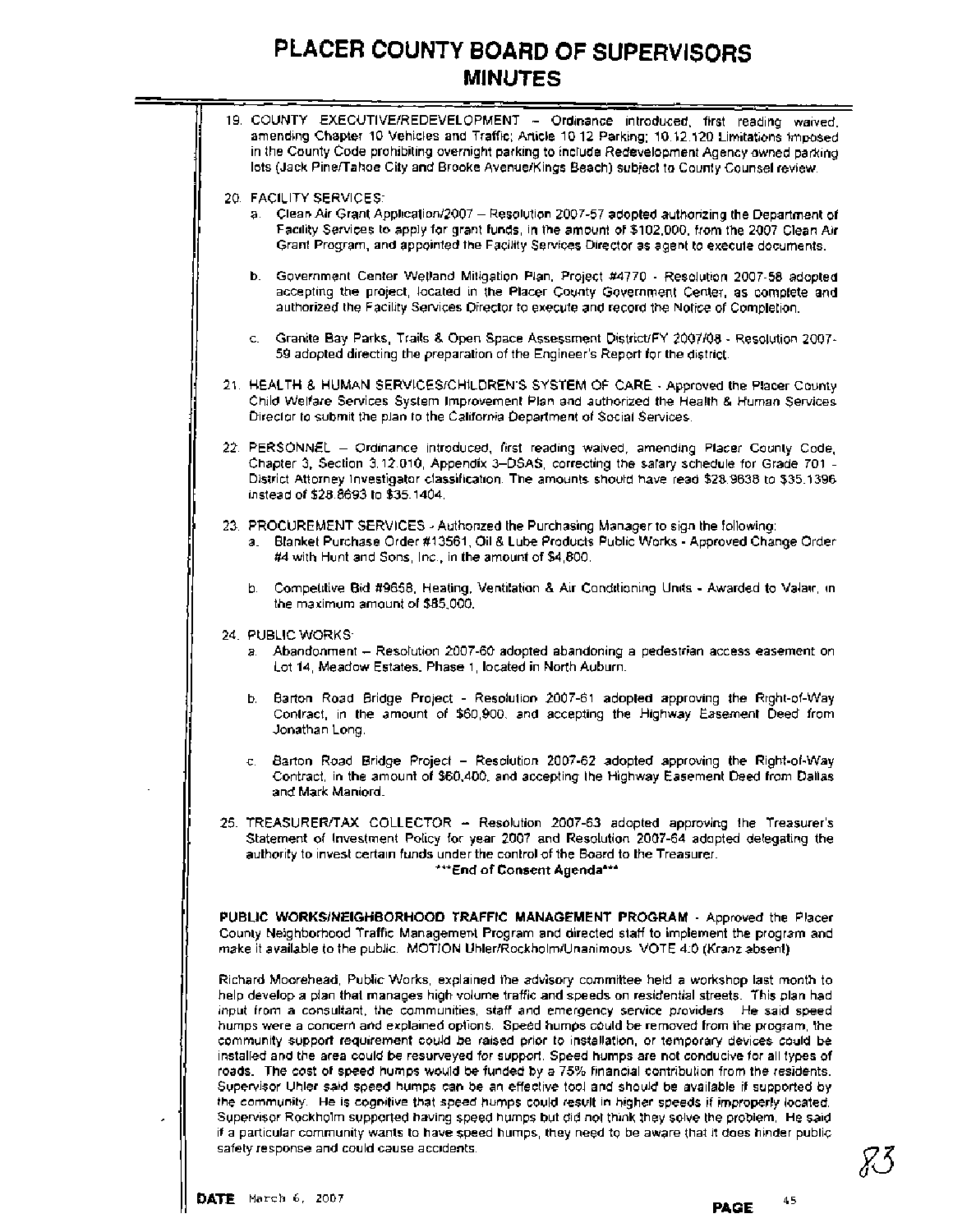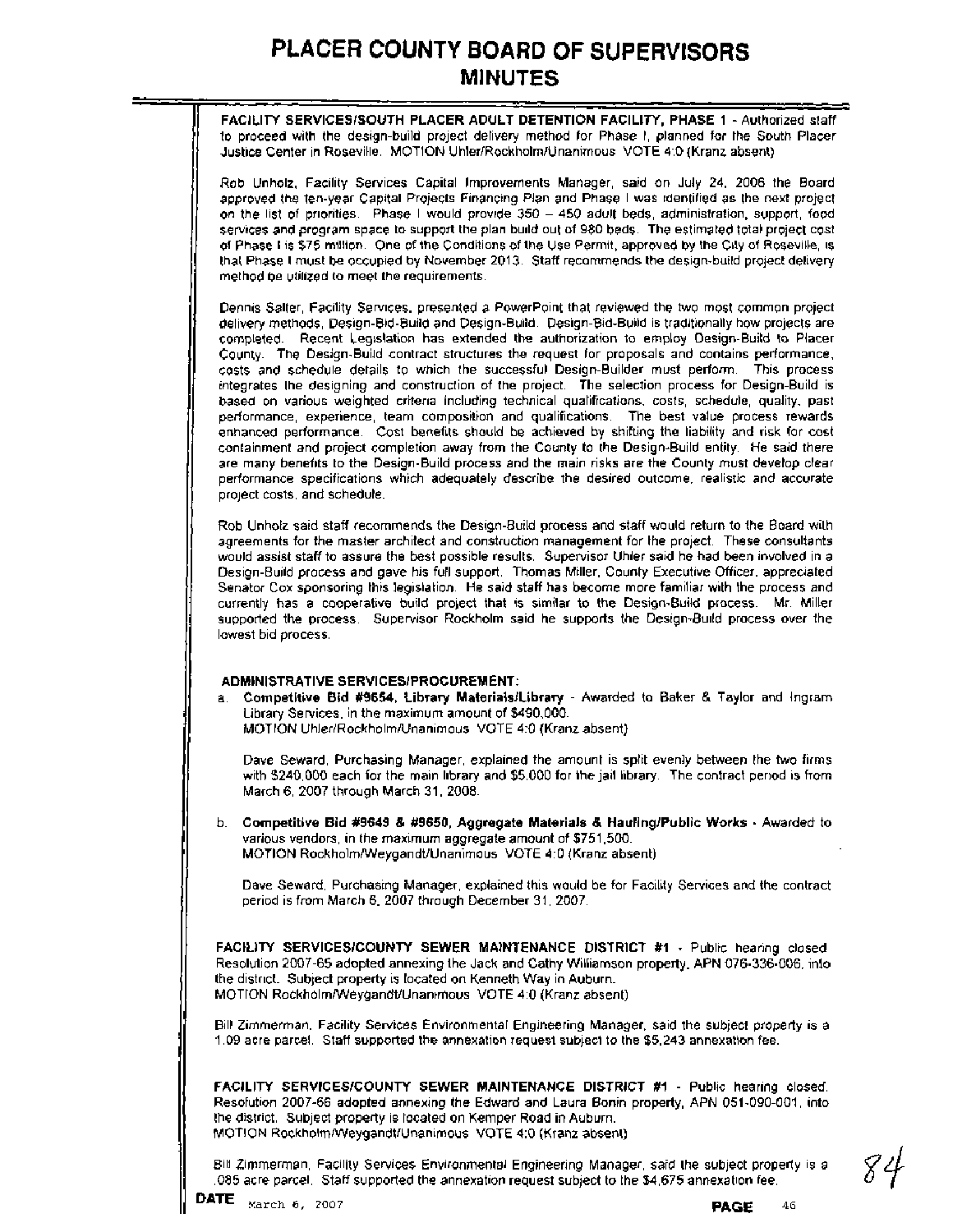**ADMINISTRATIVE SERVICES** - Viewed staff's demonstration of the Placer County Board of Supervisors Streaming Video Solution via the Internet.

Clark Moots, Administrative Services Director, and Jerry Gamez, Information Technology Division Manager, demonstrated the new technology that gives the public greater access to the Board of Supervisor's meetings live via the internet. Mr. Moots said the website includes video archives, full agenda packets, and summary actions. Workshops, Public Service Announcements, Training Videos, and Informational Videos could also be broadcast on the website.

#### **COUNTY EXECUTIVEIPLACER ANIMAL SERVICES PROGRAM** & **FACILITY ADVANCE PLANNING UPDATES:**

Bekki Riggan, County Executive Office, explained this item is a follow up from the July 11, 2006 meeting where staff was directed to take action related to Animal Services and the development of new animal care facilities in South Placer and Auburn. Consistent with Board direction, County Executive Office, Health and Human Services, and Facility Services staff has had six meetings with the Animal Services Advisory Committee that includes city, not-for-profit and other community representatives, to discuss important animal services issues. On January 23, 2007 a Capital Facility Impact Fee was approved for the unincorporated part of the County. Staff is working with the cities to hold appropriate hearings relative to the adoption of the Capital Facilities Impact Fee within their jurisdiction, and preparing Memorandums of Understanding solidifying the commitment to partnering with the County in the design and construction of new facilities.

a. **Health** & **Human Services** - Received a program update from the Health & Human Services Department regarding Placer County Animal Services.

Dr. Jim Gandley, Health and Human Services Assistant Director, presented a Powerpoint highlighting the initiatives and accomplishments that have occurred in Animal Services over the past months under the leadership of Mike Winters and staff's dedicated commitment. This includes the new Chameleon Software, mobile laptop communication installed in vehicles, concrete foundation poured for new shelter barn, over \$30,000 has been granted for Spay and Neuter Non-Profits, an Animal Control Emergency Evacuation Plan has been completed for the Foresthill Divide and Iowa Hill Divide areas (this was used in the Ralston Fire), a comprehensive update has been completed for the Policy and Procedure Manual, Tim Goffa was hired as a Senior Supervising Animal Control Officer, Roberta Peterson was hired as a shelter veterinarian, and there is a Shelter Newspaper that is available hardcopy and online.

Lynn Howe, New Hope Animal Foundation, praised staff from Health and Human Services. County Executive Office, and Animal Services. She said Gray's Foundation has complemented Placer County Animal Services. Ms. Howe commended staff for contracting with UC Davis Medical program to provide medical care for shelter animals at no cost. She said that Placer County Animal Services has provided exemplary service with the recent high profile abuse cases but the prosecution laws need to be changed.

Gail Mackenroth, Placer County Animal ShelterINew Hope Animal Foundation Volunteer, commended Animal Services' staff and said she noticed improvements in the care of the animals over the past few years. She thanked the Board for funding the new shelters in Placer County.

Rosemary Frieborn, Friends of Placer County Animal Shelter, said the issues are too broad. Her organization supports staff that works with the animals. She expressed concern regarding department funding and a lack of understanding for the jobs performed at animal services and requested Animal Services be funded to the level that makes it a safe and effective program. Animal Services now provides field services for the City of Auburn and no staff has been added. The shelter is closed between 1:00 and 2:00 for lunch which insinuates a staff shortage. Ms. Frieborn requested the Auburn Shelter be constructed before 2010, staff be directed to begin plans for repairing the Tahoe Vista Shelter, and the Board separate fact from fantasy and make some decisions.

Supervisor Uhler responded to the comment of separating fact from fantasy made by Ms. Frieborn. He said that he was exposed to pictures published in the newspaper by her organization of a frail and skinny rescued horse that led people to believe this was the current condition of the horse, not that this was the condition the horse when it was rescued. He appreciated Ms. Frieborn's support of staff and services and said that staff believes they have adequate funding and support to fulfill their mission.

Anita Wright, Friends of Placer County Animal Shelter, said the advertisements were because Placer County should prosecute animal abusers like Sacramento County.

Chairman Holmes thanked staff and Mr. Winters for all of the hard work and the service provided.<br>Maxch 6, 2007 47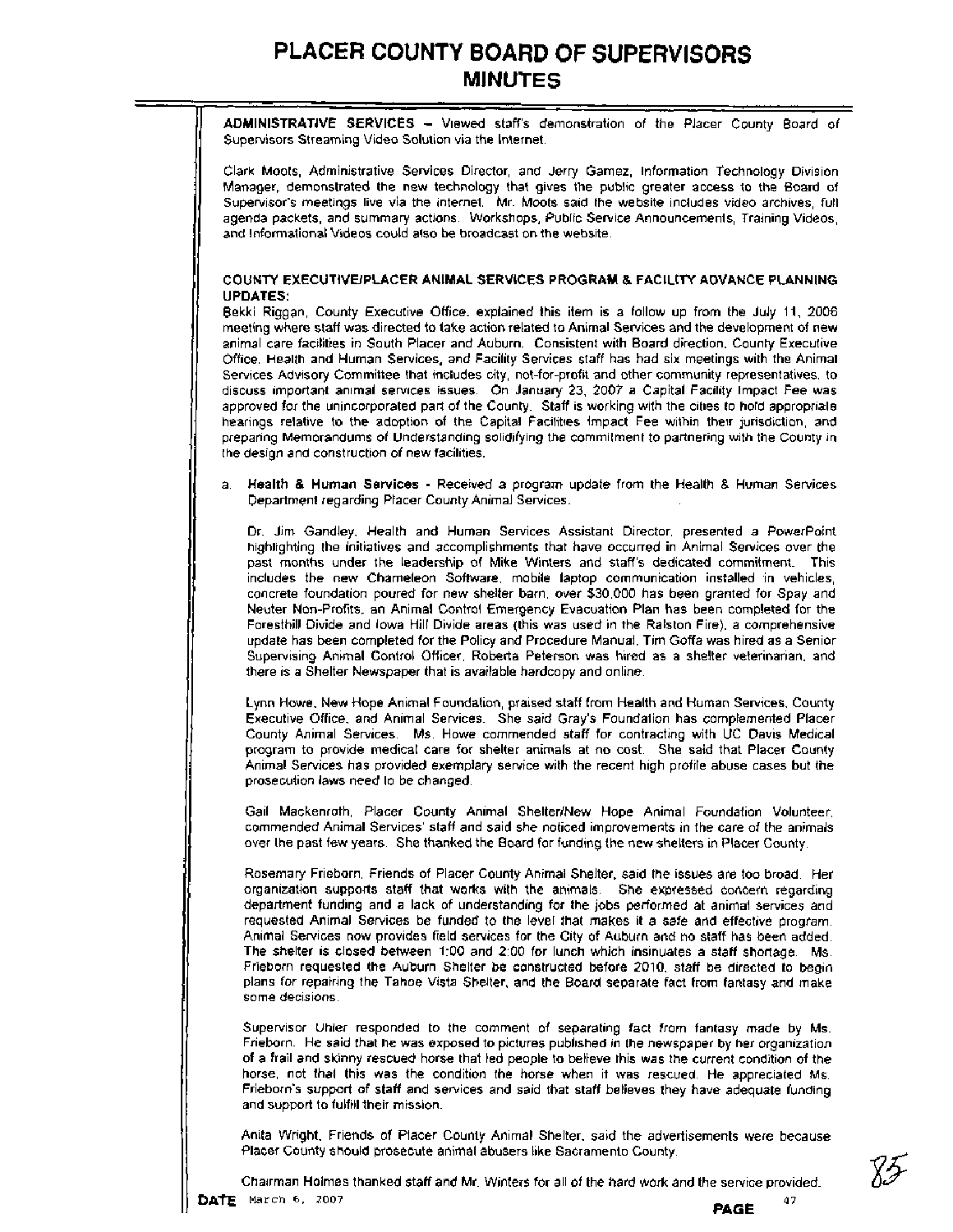b. **Facility Services** - Approved an architectural services agreement with George Miers & Associates, Inc., in an amount not to exceed \$38,750, to update to the County's existing Animal Services Needs Assessment and authorized the Director of Facility Services to execute the agreement. MOTION WeygandtlRockholmlUnanimous VOTE 4:O (Kranz absent)

Rob Unholz, Facility Services Capital Improvements Manager, said the agreement is the next logical step in the co-locating of the South Placer Animal Shelter with Placer County Society for the Prevention of Cruelty to Animals (SPCA). The assessment will result in an updated program, diagram, cost information, and preliminary site analysis to determine if the proposed Sunset Industrial pond site is adequate for the facility. Staff recommends the assessment be completed by George Miers & Associates, Inc because of their extensive experience. Sufficient funding is available in the Capital Projects budget for this agreement.

c. **County Executive** - Approved a Letter of Intent between Placer County and the Placer Society for the Prevention of Cruelty to Animals (PSPCA) to proceed with joint operational and facility planning discussions. MOTION RockholmNVeygandtlUnanimous VOTE 4:O (Kranz absent)

Bekki Riggan, County Executive Office Principal Management Analyst, said the Letter of Intent has been signed by the Society for the Prevention of Cruelty to Animals (SPCA) Board President. It formalizes the intent of both organizations to establish a public-private partnership that blends the strengths and separate missions of each partner agency into a unified service model. Under this model, the publicly-funded Placer County Animal Services facility would provide field and sheltering services for stray and abandoned animals required of Counties and municipalities. The privately-funded, Placer SPCA facility would house animals awaiting adoption and would provide a variety of community education services. She said both organizations would remain independent and continue to fulfill their separate and distinct roles in the community, the joint operational and co-located facilities model has been shown in other jurisdictions to yield greater efficiencies and to enhance overall service quality to the people and animals of Placer County.

Leilani Vierra, Placer County SPCA Chief Executive Officer, said the study brought before the Board fulfills their interest of providing the most effective and highest quality services possible. She supported using George Miers & Associates, Inc., to do the needs assessment.

#### **COMMUNITY DEVELOPMENT RESOURCE AGENCYIPLANNING:**

a. **APPEAUPLANNING COMMISSION DENIAL OF MODIFICATION TO A CONDITIONAL USE PERMIT (PCMP 2004 0013) SAFE N SOUND STORAGE** - Public hearing to consider an appeal from Mark Correnti of the denial for a Conditional Use Permit Modification requesting that Conditions 13 and 16 be modified as follows: 1) removal of the requirement that an easement be created for the access and maintenance of stormwater collection facilities (Condition 13); and 2) a modification of the frontage improvement requirement to reduce the sidewalk width of 6 feet to 4 feet (Condition 16). The property (APN 052-020-047) is 2.5 acres located at 12381 Locksley Lane, Auburn, and currently zoned INP-Dc (Industrial Park, combining Design Scenic Corridor). The Board will consider adoption of a Mitigated Negative Declaration for the project (EIAQ-3702). Based on the recommendation of the Planning Commission, the Community Development Resource AgencyIPlanning Department respectfully requests your Board deny the modification of. a Conditional Use Permit subject to the findings. Item Continued from 1/23/07. Appellant is requested a 30+ day continuance.

**MOTION Rockholm/Weygandt/Unanimous VOTE 4:O (Kranz absent) to close the public hearing, deny the appeal and uphold the previous actions by the Zoning Administrator and Planning Commission based on findings 1-3 (Page 36).** 

Anthony LaBouff, County Counsel, left the room. Scott Finley, Supervising Deputy County Counsel, represented Counsel during the appeal hearing.

John Marin, Community Services Resource Agency (CDRA) Director, reminded the Board that this item was continued on two occasions. He distributed a copy of an agreement signed by Mr. & Mrs. Correnti and Risk Management on February 2, 2007, withdrawing the appeal, advising the status of the agreement was unclear. Scott Finley, County Counsel, explained the item was originally scheduled in December 2006, continued to January 2007 and continued again with the understanding that staff and the appellant were close to reaching an agreement. An agreement was made and was submitted for this Board Agenda to accept the withdrawal. Prior to the Agenda being finalized, Mr. Correnti indicated he wanted to withdraw his withdrawal and have his appeal heard. John Marin asked if Mr. Correnti would accept the agreement that was agreed to in February. Mr. Correnti said he would not accept the agreement.

Michael Wells, Planning, presented a Powerpoint that described the location and history of Safe N Sound Storage. In July 2004, the Zoning Administrator approved a Conditional Use Permit (CUP) **DATE March 6, 2007 PAGE**  $^{48}$ 

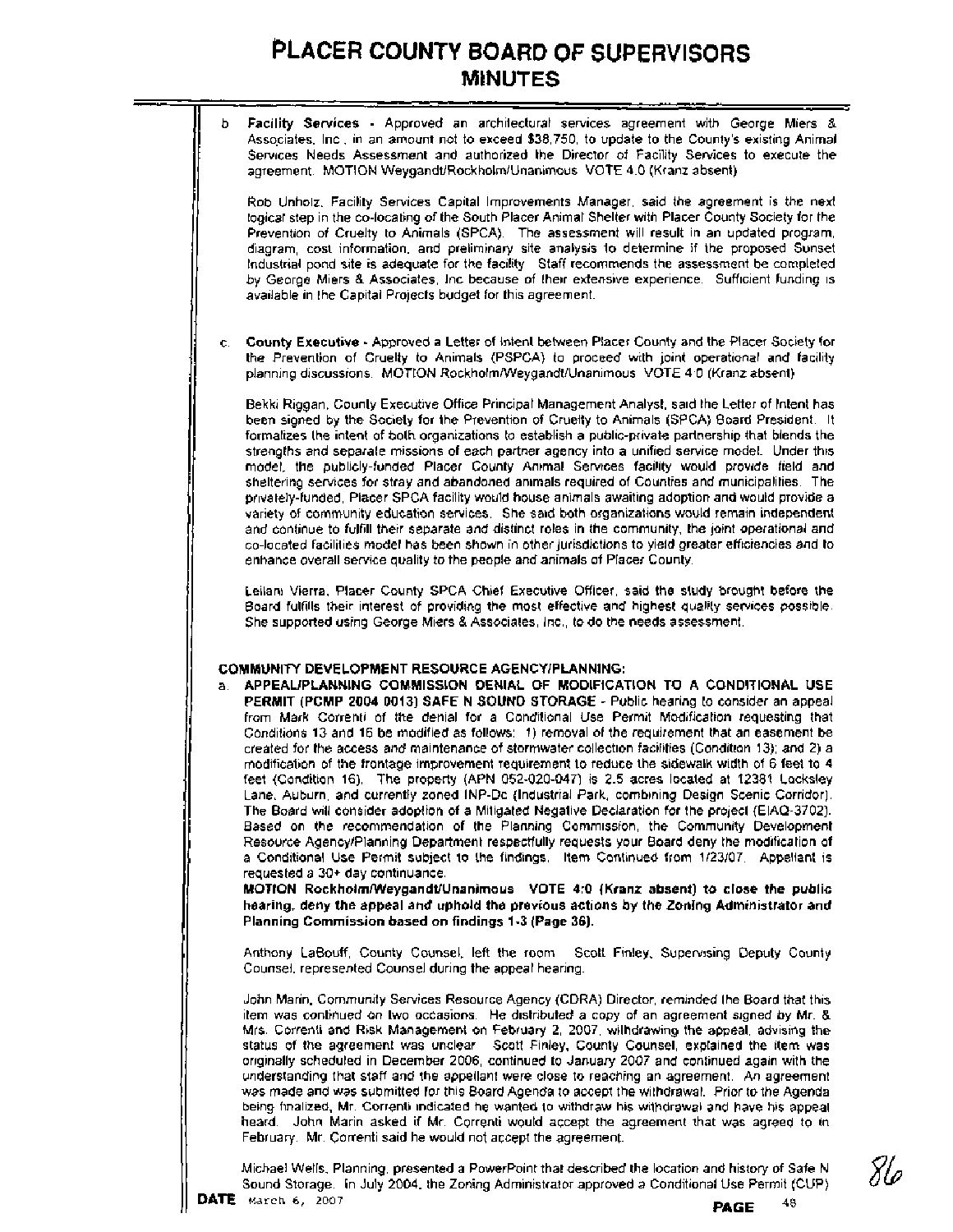for the operation of a boat and recreational storage yard with 34 conditions. In the time following that approval, the Zoning Administrator held revocation hearings, improvement plans were submitted and reviewed and Mr. Correnti submitted a request to modify two Conditions of the Use Permit and was denied by the Zoning Administrator and Planning Commission. The appeal is now before the Board of Supervisors. He spoke about the agreement that addressed the issue of site access, frontage improvements, tree replacement, Code Enforcement Fees, and appeal withdrawal. Mr. Correnti subsequently rescinded both the agreement and withdrawal request.

Mr. Wells said there are two Conditions of the Conditional Use Permit to be decided. Condition 13 requires the creation of an easement to be offered for dedication to the County for access and maintenance of water collection facilities, advising Mr. Correnti stated an easement would cloud his title. Both the Zoning Administrator and Planning Commission determined it is necessary for the County to have access and the approval of the entitlements increases the value of the property. Condition 16 requires construction of frontage improvements along Locksley Lane, including the installation of a six-foot sidewalk. He said Mr. Correnti stated some of the landscape along the frontage would be lost if the sidewalk were constructed and because there is no sidewalk on a developed parcel across the street; his liability would increase, because more pedestrians would use the sidewalk in front of his property. The County has agreed to provide replacement trees of comparable size to be planted at locations in the frontage area. Staff recommends the Board deny the appeal and uphold the decisions made by the Zoning Administrator and Planning Commission.

#### Condition 13

Mark Correnti, appellant, said he agreed to the irrevocable license signed for the easement but the County breached the February 2, 2007 agreement. He read his statement that was presented to the Board and advised the matters have had extensive time delays and the summary was incorrect and misleading. He said Condition 13 was not a County, State or Federal requirement but only an anticipated future requirement and it had not been imposed on any other business and could possibly start a class action lawsuit. The easement would restrict use of his property and cloud the title. The current process used is sufficient, and Code Enforcement has already accessed his property without being invited so no easement should be needed.

Supervisor Uhler said the easement is a part of the Conditional Use Permit and if the landowner changed the uses of the property an easement would no longer be needed. Scott Finley agreed. Mr. Correnti said the easement is irrevocable. Supervisor Uhler explained how the easement is attached to the use of the property. Mr. Correnti said other businesses pose more of a threat than his business and he received conflicting information from staff. Supervisor Rockholm asked if Mr. Correnti signed the Conditional Use Permit with the original conditions. Mr. Correnti said he opened his business on a Temporary Conditional Use Permit with landscape and fence requirements. Then, when he received the Conditional Use Permit, it required him to move the landscape and put in a six-foot sidewalk. Supervisor Uhler asked if similar projects being constructed are required to have easements associated with maintenance of water quality services. Wes Zicker said yes and they are irrevocable offers of dedication. Supervisor Uhler asked if the applicant were to change the use of his property if the easement would be removed. Scott Finley said the easement could be removed if it were no longer needed.

#### Condition 16

Mr. Correnti resoonded to Condition 16. statina he never contested the installation of the reauired plate R6 commercial sidewalk and he strongly contests the requirement to correct the County's mistakes. He explained, seven years ago, County staff required him to plant trees in their current location and it should be the County's burden to remove, relocate, and take care of the trees. He opposed this condition because staff had not required this type of sidewalk and handicapped access of any other business on Locksley Lane and some of the required improvements are not on his land. Vice Chairman Holmes asked staff if Mr. Correnti was being required to make improvements on land that does not belong to him. Michael Johnson, Planning Director, said he is not being required to do any off site improvements as noted on page 35. Mr. Correnti interjected that he was told that his plans would not be accepted if he did not put in handicapped access and make improvements on land adjacent to his. Wes Zicker, said three quarters of the land where the handicapped access is being requested is Mr. Correnti's and handicapped ramps were not required at the time of construction. If the Board requested, it would be acceptable to only extend the sidewalk. He said there are other sidewalks on the North side of Locksley Lane and a proposed project across the street will have sidewalk requirements. Thomas Miller. County Executive Officer, pointed out that the six-foot sidewalk was required with the original Permit. Mr. Zicker explained how a roll curb sidewalk would be acceptable to match an adjacent property's sidewalk. Vice Chairman Holmes clarified the adjacent property was developed in the 1970s when the code was different. Supervisor Rockholm asked if Mr. Correnti were allowed to do the sidewalk without a handicapped access, if the County would have to re-cut the sidewalk and install a handicapped access. Mr. Zicker said there were no requirements for the County to do that but in the future it would need to be done at the public's expense.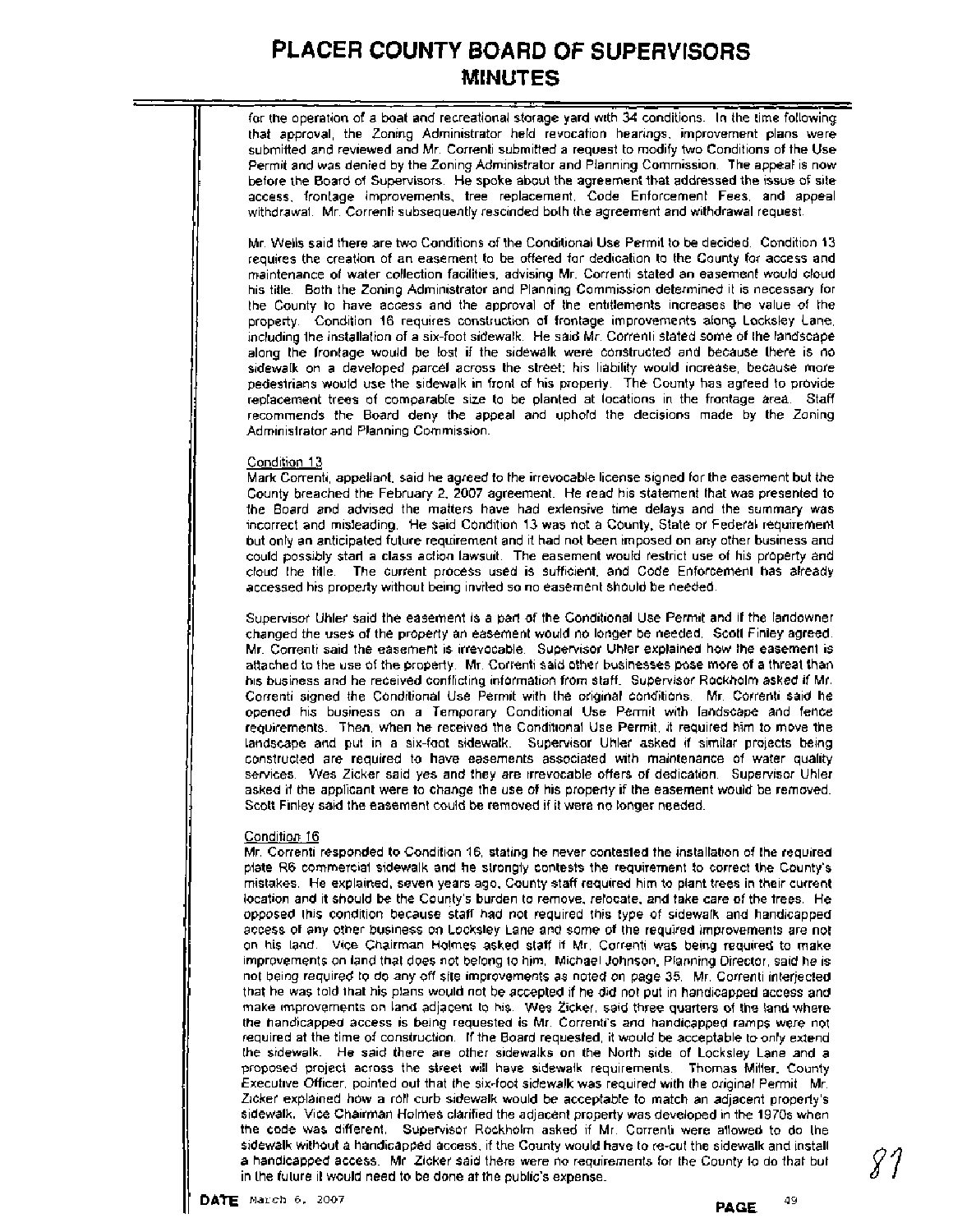Supervisor Uhler reiterated that Condition 16 comprised of off-site improvements and standard of sidewalk. Wes Zicker said that because of the location of the handicapped ramp, part of it would need to be reconstructed. Staff agreed to remove the existing curb return to facilitate construction of a ramp. He added there is no issue of transitioning from a vertical curb to a rolled curb with the other adjoining sidewalk. Supervisor Weygandt received clarification that the replacement trees would be box specimen trees.

Mr. Correnti said he was pressured to sign the Conditions of Approval within one day. Michael Johnson clarified it is common that CUPS have Conditions of Approval and they are implemented in the Design Review Process.

The Findings referenced in the Motion are as follows:

- 1. The proposed revision to conditions is not consistent with applicable requirements for commercial projects in the County, specifically Plate R6 of the Land Development Manual and the Highway Deficiency Report.
- 2: The proposed revisions to the project would, under the circumstances of this particular case, be detrimental to the health, safety, peace, comfort and general welfare of people residing in the neighborhood of the proposed use, or be detrimental or injurious to property or improvements in the neighborhood or to the general welfare of the County in that the County would not receive the necessary drainage access easement to insure proper maintenance which could compromise public safety and that the reduced sidewalk width would not match the sidewalk width of adjacent parcels.
- 3. The proposed project revision would not be consistent with the character of the immediate neighborhood and would be contrary to its orderly development.
- b. **APPEAUCODE VIOLATION FEESISAFE-N-SOUND BOAT AND RV STORAGE**  The Community Development Resource Agency respectfully requests your Board: 1) Vote to consider waiver of Code Enforcement costs to Mark and Kathy Correnti per County Code Section 17.60.110(D)(3), and 2) Uphold the Chief Building Official's August 17, 2006 decision to require payment of Code Enforcement costs of (\$425) for the time period of October 20, 2004 through January 24, 2006. Item Continued from 1/23/07. Appellant is requested a 30+ day continuance. **MOTION UhlerMleygandtlUnanimous VOTE 4:O (Kranz absent) to deny the fee waiver request, in the amount of \$425, in conformance with Placer County Code 17.62.090.**

John Marin, Community Development Resource Agency Director, said staff determined the \$425 Code Enforcement Costs are justified with the amount of time and effort used since 2001 to enforce the Conditions imposed on the project.

Bob Martino, Chief Building Official, explained Code Enforcement spent a considerable amount of time on the project. He said there was a previous bill in 2004 of \$844 that was appealed by Mr. Correnti, lowered to \$423 and paid. The current amount is for an accumulation of time spent since 2004. Mr. Correnti was given the opportunity to appeal these fees and at hearing, the appeal was denied.

Mark Correnti, appellant, said the system is corrupt. He paid all of the fees and had an agreement with Fred Yeager, previous Planning Director, to complete all of the improvements. He said Code Enforcement has trespassed on his property since the fees were paid in full and he was put off by the Planning Department when they tried to get their business license upon completion of the Design Review. He paid for a business license and the County tried to revoke his Use Permit by refusing to issue his business license. Mr. Correnti said the only required improvement not completed to date is the sidewalk. Originally he signed an agreement on February 2, 2007 to waive all of the Code Violation Fees. Later he received a bill for \$970 for alleged Code Violations that occurred in 2003. He believed he did not owe any fees; they were paid off in 2004.

Supervisor Rockholm said that Mr. Correnti should have had counsel represent him. He reiterated that Mr. Correnti signed an agreement and the fees would have been waived. Mr. Correnti said that a private investigator was hired by the Board and found that Mr. Correnti did not owe the fees. Mr. Correnti left the room. Supervisor Uhler asked if the appeal is considered withdrawn because the appellant left the hearing room. Scott Finley, County Counsel, said this item was agendized and before the Board to take action.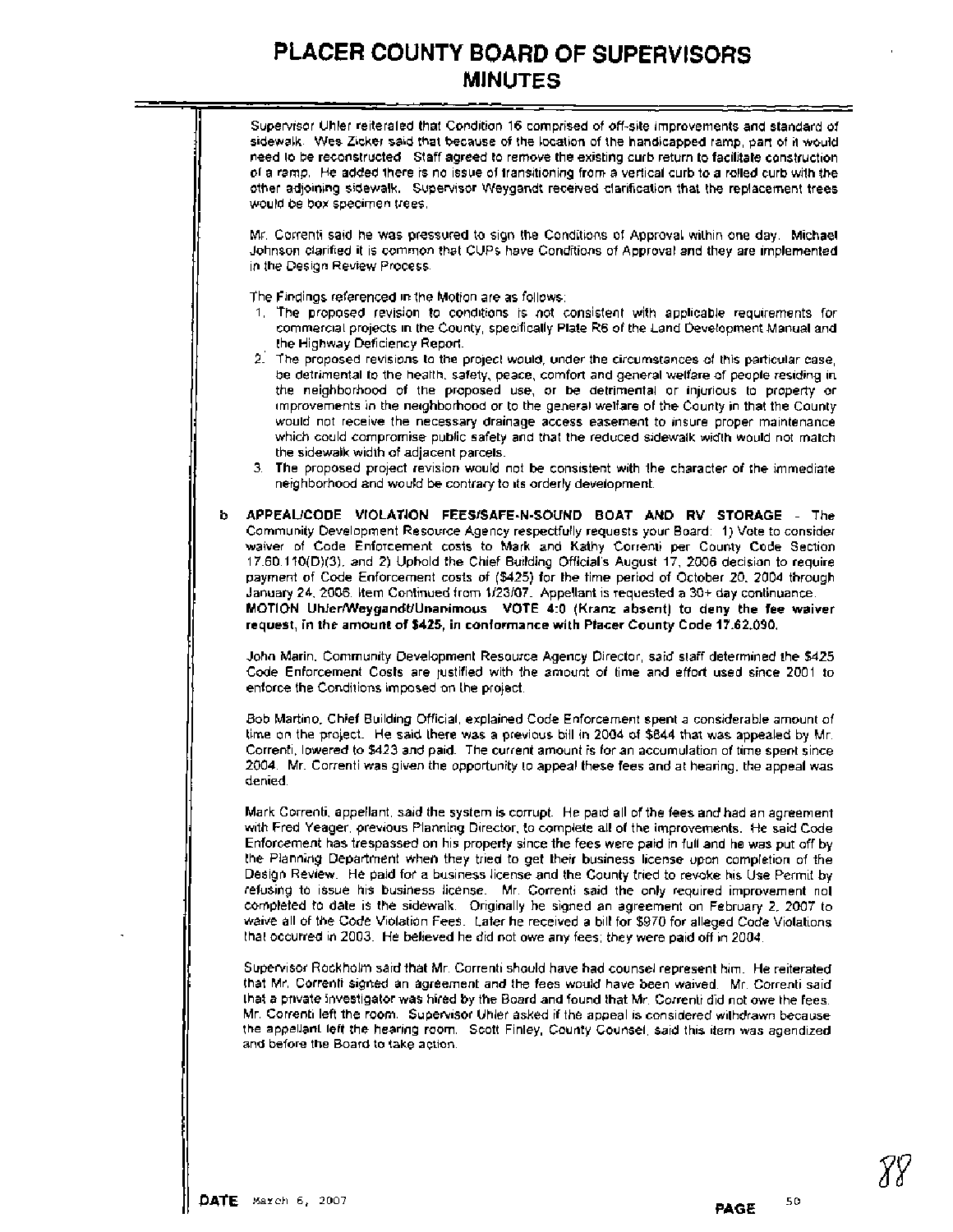